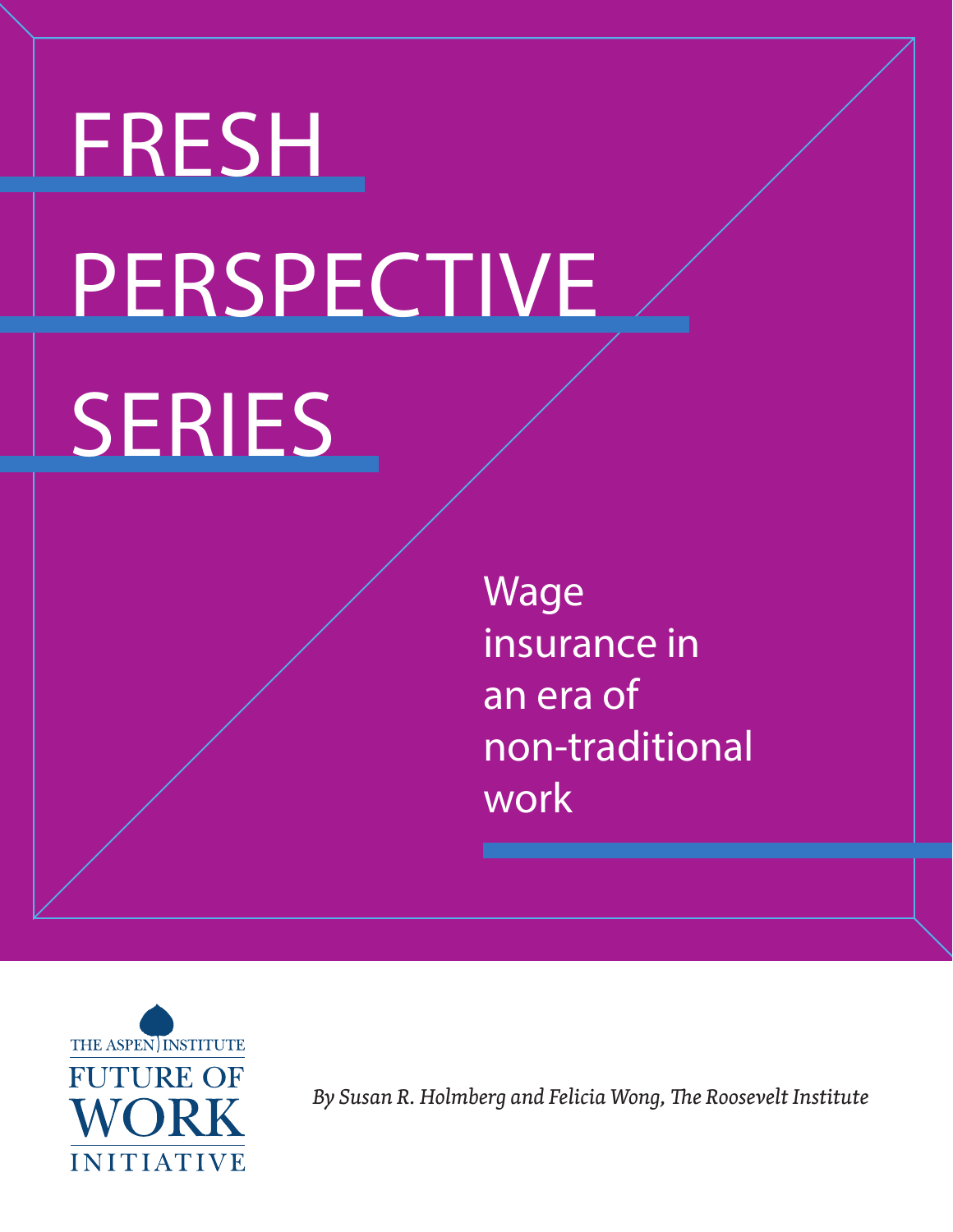### THE ASPEN INSTITUTE **FUTURE OF** WORK INITIATIVE



**THE FUTURE OF WORK INITIATIVE** is a nonpartisan effort to identify concrete ways to strengthen the social contract in the midst of sweeping changes in the workplace and workforce. The Initiative is focused on two key objectives: first, to advance and protect the economic interests of Americans in the independent workforce, including those in the rapidly growing on-demand economy; and second, to inspire a 21st-century capitalism which rewards work, fuels innovation, and promises a brighter future for businesses and workers alike. The Initiative is driven by the leadership of Honorary Co-Chairs Senator Mark Warner and Purdue University President Mitch Daniels with Co-Chairs John Bridgeland and Bruce Reed. For more information visit as.pn/futureofwork.

*The Future of Work Initiative is made possible through the generous philanthropic support of a broad range of foundations, individuals, and corporate partners, including: Emanuel J. Friedman Philanthropies, The Hitachi Foundation, The Ford Foundation, The Kresge Foundation, The Markle Foundation, The Peter G. Peterson Foundation, The Pew Charitable Trusts, The Rockefeller Foundation, Brian Sheth, Sean Parker, Apple, BlackRock, and others.* WAGE INSURANCE IN AN ERA OF NON-TRADITIONAL WORK | WAGE INSURANCE IN AN ERA OF NON-TRADITIONAL WORK PAGE 1 PAGE 1

Copyright © 2016 by the Aspen Institute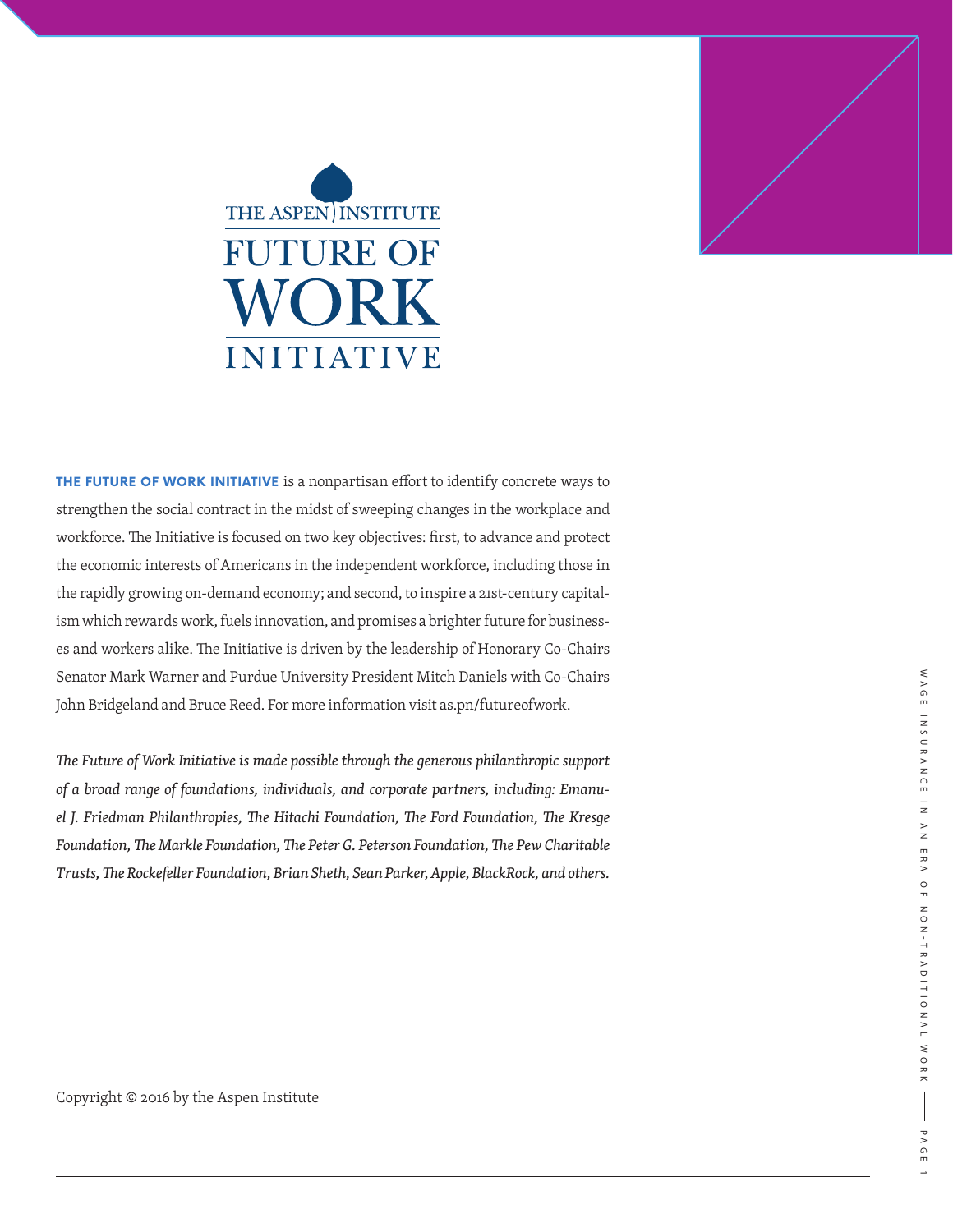### **ABOUT THE FRESH PERSPECTIVE SERIES**

**THE FRESH PERSPECTIVE SERIES** is a collection of independent works from expert authors across the ideological spectrum, each presenting new ideas for how various aspects of the social safety net could be updated to better meet the needs of our 21st century workforce. The economic landscape is changing far faster than our system of workplace protections and benefits has been able to keep pace – requiring fresh ideas for how to revitalize our social contract and restore the promise of work. The Future of Work Initiative is committed to the goals of promoting new and creative thinking, sparking bipartisan policy discussion, and working together to help create a healthier economic climate for all stakeholders. The ideas and proposals included are those of the authors, with editorial support from Future of Work Initiative staff.

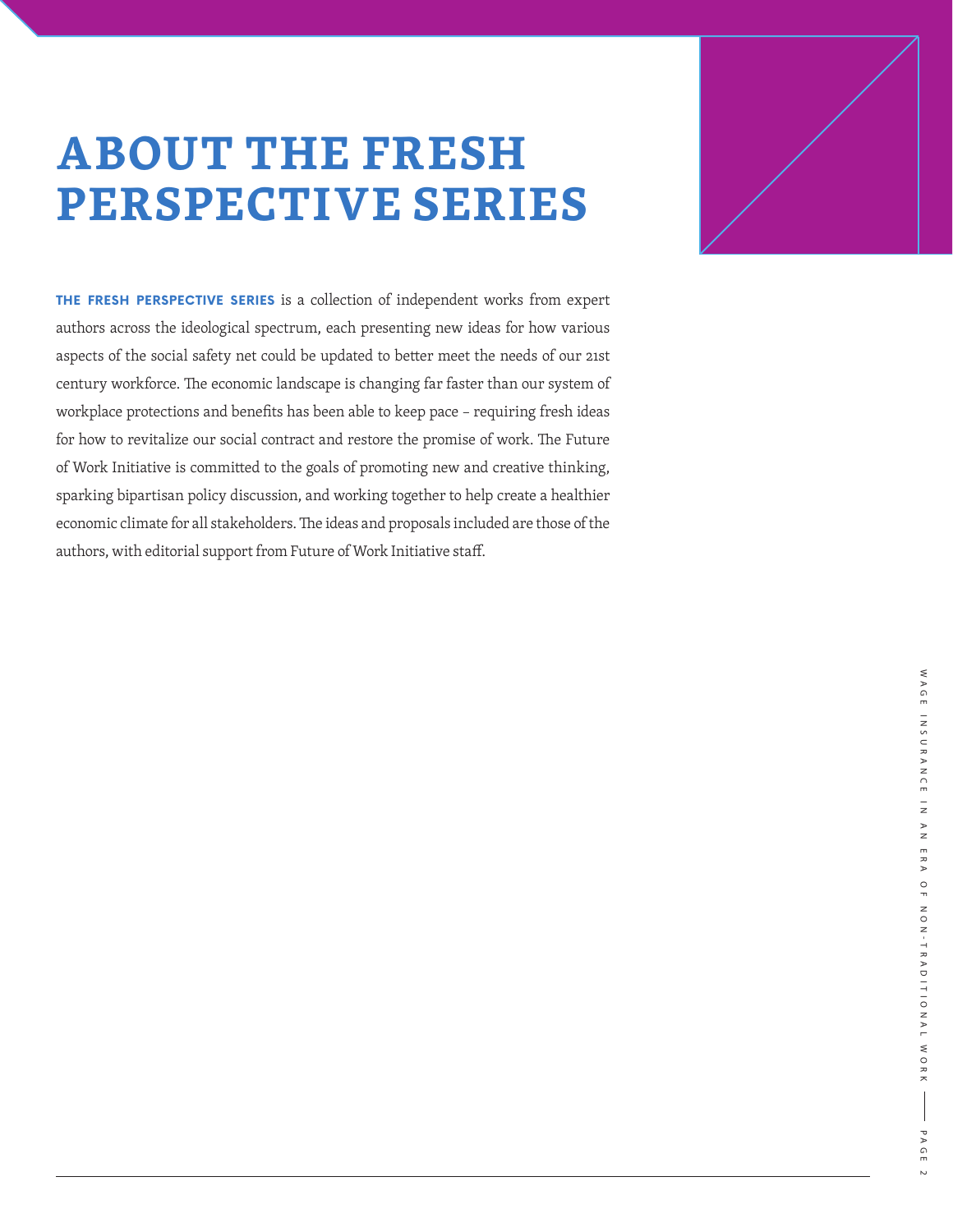Wage insurance in an era of nontraditional work

*By Susan R. Holmberg and Felicia Wong, The Roosevelt Institute*

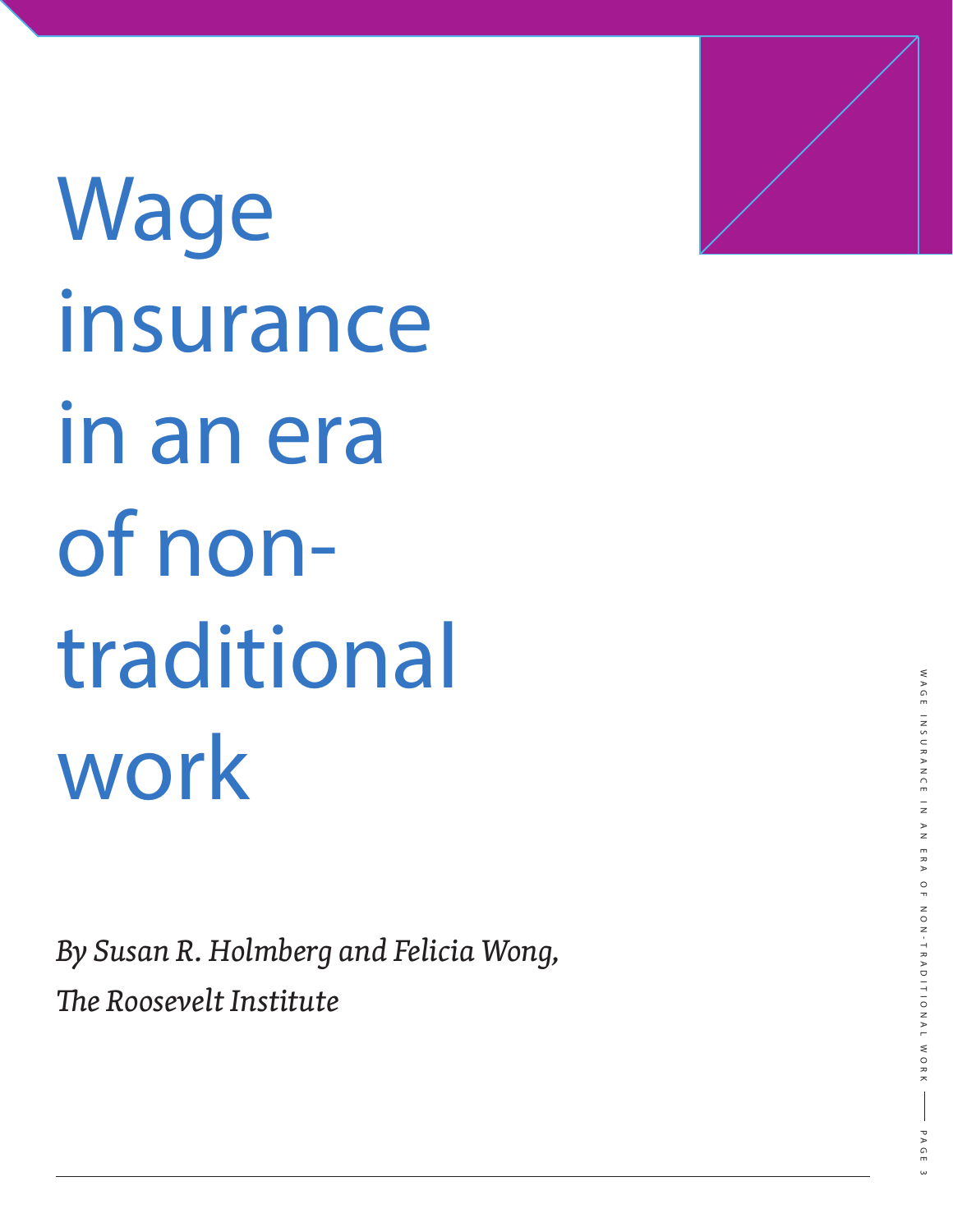### **TABLE OF CONTENTS**

- PAGE 5 EXECUTIVE SUMMARY
- PAGE 6 INTRODUCTION
- PAGE 10 THE CASE FOR UNIVERSAL BENEFITS
- PAGE 13 HAVE WE TRIED WAGE INSURANCE BEFORE?
- PAGE 17 PAST AND PRESENT WAGE INSURANCE PROPOSALS
- PAGE 19 APPLYING WAGE INURANCE TO THE 1099 ECONOMY
- PAGE 22 THE RIGHT FIT FOR WAGE INSURANCE
- PAGE 24 SOURCES
- PAGE 25 ABOUT THE AUTHORS

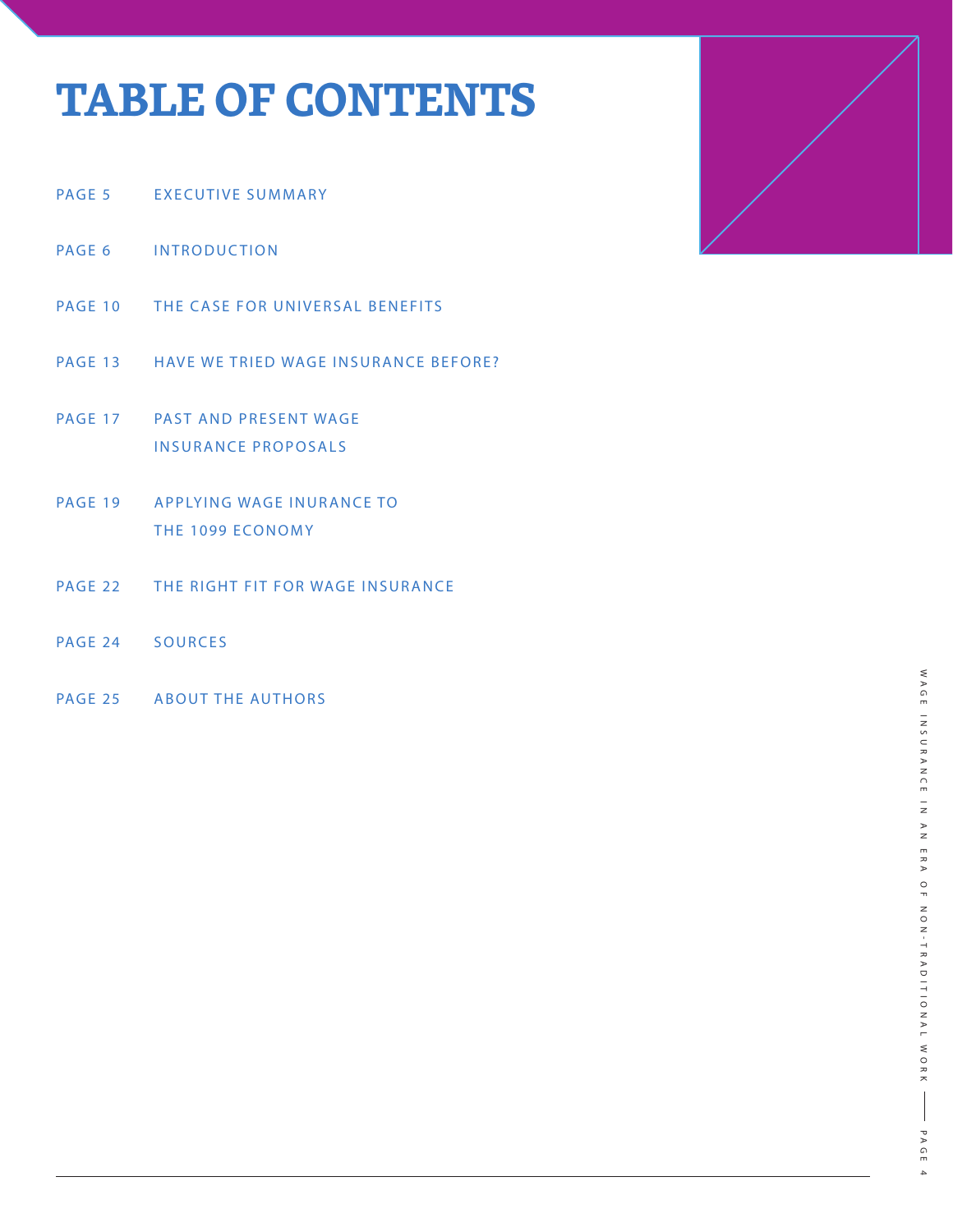### **EXECUTIVE SUMMARY**

AS INEQUALITY HAS MARKEDLY RISEN over the past few decades, so has economic vol atility.

Abundant research demonstrates that both individuals and households have faced much greater instability in income since the 1970s 1 – a trend dubbed by Jacob Hacker as the "Great Risk Shift." 2 Income insecurity can lead to problems and crises like bad credit and losing one's home, which then further exacerbate a family's economic vul nerability. As the market restructures, relying on more independent contract work than ever before, we expect these vulnerabilities to be exacerbated even further.

The moniker "1099 economy" refers to the trend in the American labor market in which companies are contracting independent workers for short-term arrangements rather than hiring full-time workers. Jobs aren't just being replaced with lower pay ing jobs, but instead are being replaced with what are essentially non-jobs – con tracts that come with no tenure, security or safety net

As our economy endures seismic changes, policymakers are beginning to explore compelling ideas to help Americans adjust to the 1099 economy. After President Obama elevated the idea in his last State of the Union address, wage insurance has attracted the attention of policy wonks, who believe it could help displaced workers transition quickly back into the job market. But is wage insurance a useful policy idea for a job market that is increasingly reliant on 1099 employment?

This paper argues that while wage insurance may not be suitable as a long-term support system for 1099 workers, it could be extraordinarily helpful as transitional assistance to workers who have lost their full-time jobs and are moving into 1099 work. Ultimately, a full safety net for 1099 workers will require the development of a number of new protections and programs, such as universal portable benefits. We recommend further research and exploration of wage insurance as part of a poten tial suite of policy options for helping the 1099 worker develop and maintain eco nomic security in the new economy.



<sup>1</sup> Dynan, Karen E., Douglas W. Elmendorf, and Daniel E. Sichel. "The Evolution of Household Income Volatility."SSRN<br>Electronic Journal (2007): n. pag. Oct. 2007. Web.<br>http://www.federalreserve.gov/pubs/feds/2007/200761/2007

Oxford University Press, 2008. https://global.oup.com/academic/product/the-great-risk-shift-9780195335347?c c=us&lang=en&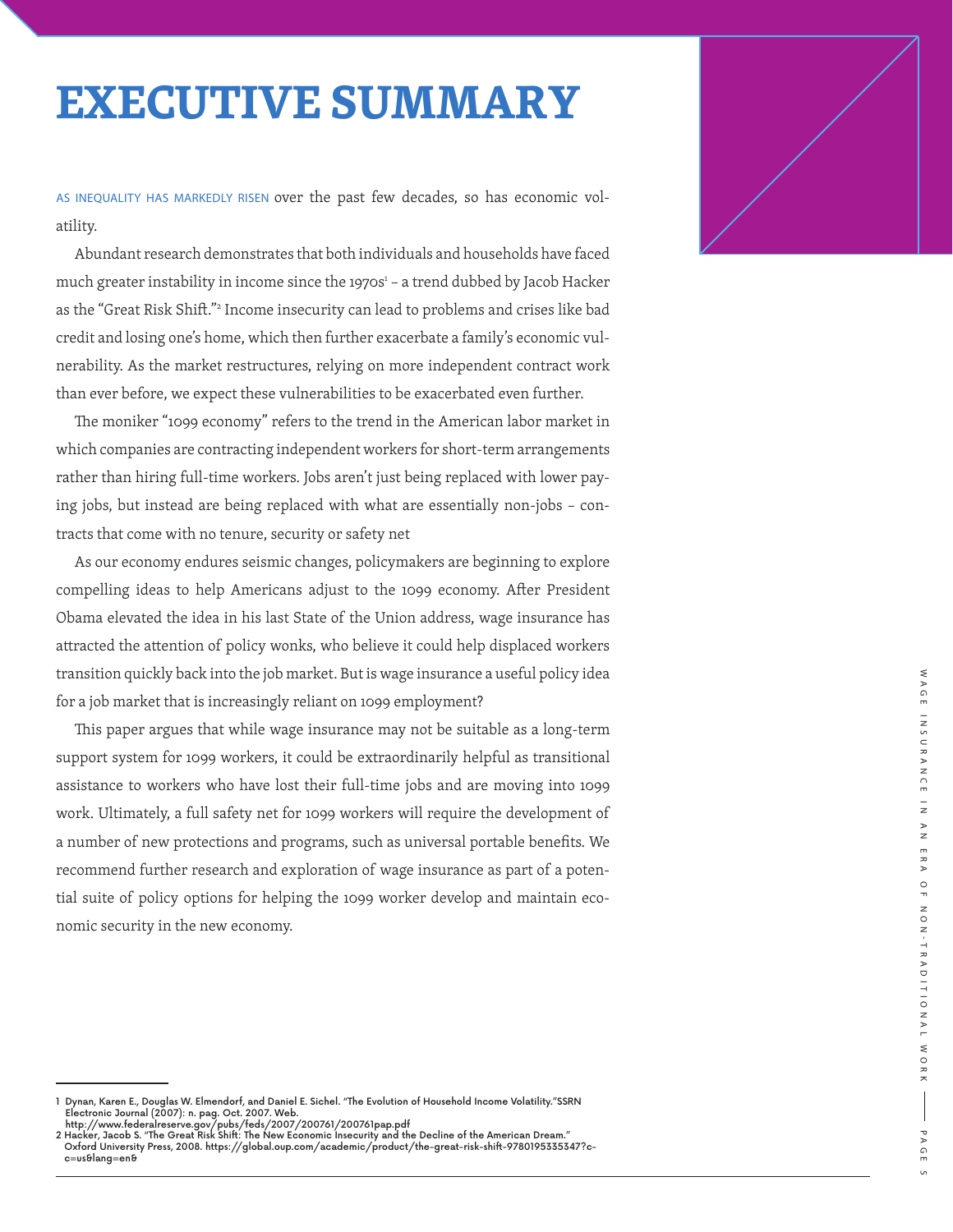### **INTRODUCTION**

THE AMERICAN ECONOMY is undergoing a profound sea change. The Great Recession and its anemic recovery, coupled with the continuation of longstanding trends in global competition and technological innovation, have calcified into a new normal of income volatility and worker anxiety. Will there be jobs? Will they pay enough? In what sectors and industries can people find work? Will robots ultimately replace us? No one knows exactly what the future economy will look like, but it is clear that some workers will be displaced.

Wage insurance is a social insurance program designed to help displaced workers transition quickly into their next job with minimal economic disruption. By supple menting income loss for low and middle-income workers who have lost one job and are taking another at lower pay, wage insurance can help alleviate the effects of "in come downsizing" that can have long-term effects on workers' economic security. 3 Wage insurance can also alleviate the disincentive effects of unemployment insur ance and soften the macroeconomic effects of aggregate job loss.

In his final State of the Union address, President Obama called for expanding the social safety net to include wage insurance:

> *Say a hardworking American loses his job —we shouldn't just make sure he can get unemployment insurance; we should make sure that program encourages him to retrain for a business that's ready to hire him. If that new job doesn't pay as much, there should be a system of wage insurance in place so that he can still pay his bills.*

> > � President Obama, State of the Union 2016

President Obama's elevation of the wage insurance idea for the new economy – in not only the State of the Union but also his final budget – led to a flurry of commen tary by journalists and policy wonks. *Time* magazine called it "the most unorthodox idea from the State of the Union" and a "curveball." 4 Robert Schiller, in the *New York Times,* said "At a time of rising economic inequality and job dislocation, wage insur ance makes a great deal of sense." 5 Andrew Stettner of the Century Foundation called it "the most provocative of the president's proposals." 6



<sup>3</sup> While it technically serves as an income supplement, it's called wage insurance because the source of funds is a social insurance program rather than a transfer program (Wander 2016).

<sup>4</sup> Sweetland Edwards, Haley. "Here's the Most Unorthodox Idea from the State of the Union." Time. Time Inc., 12 Jan.

<sup>2016.</sup> Web. http://time.com/4178408/state-union-wage-insurance/ 5 Shiller, Robert J. "How Wage Insurance Could Ease Economic Inequality."New York Times. The New York Times Com pany, 11 Mar. 2016. Web.

www.nytimes.com/2016/03/13/upshot/how-wage-insurance-could-ease-economic-inequality.html?\_r=0 6 Stettner, Andrew. "Wage Insurance for Job Loss-Not a Silver Bullet." The Century Foundation. The Century Foundation, 20 Jan. 2016. Web.

https://tcf.org/content/commentary/wage-insurance-for-job-loss-not-a-silver-bullet/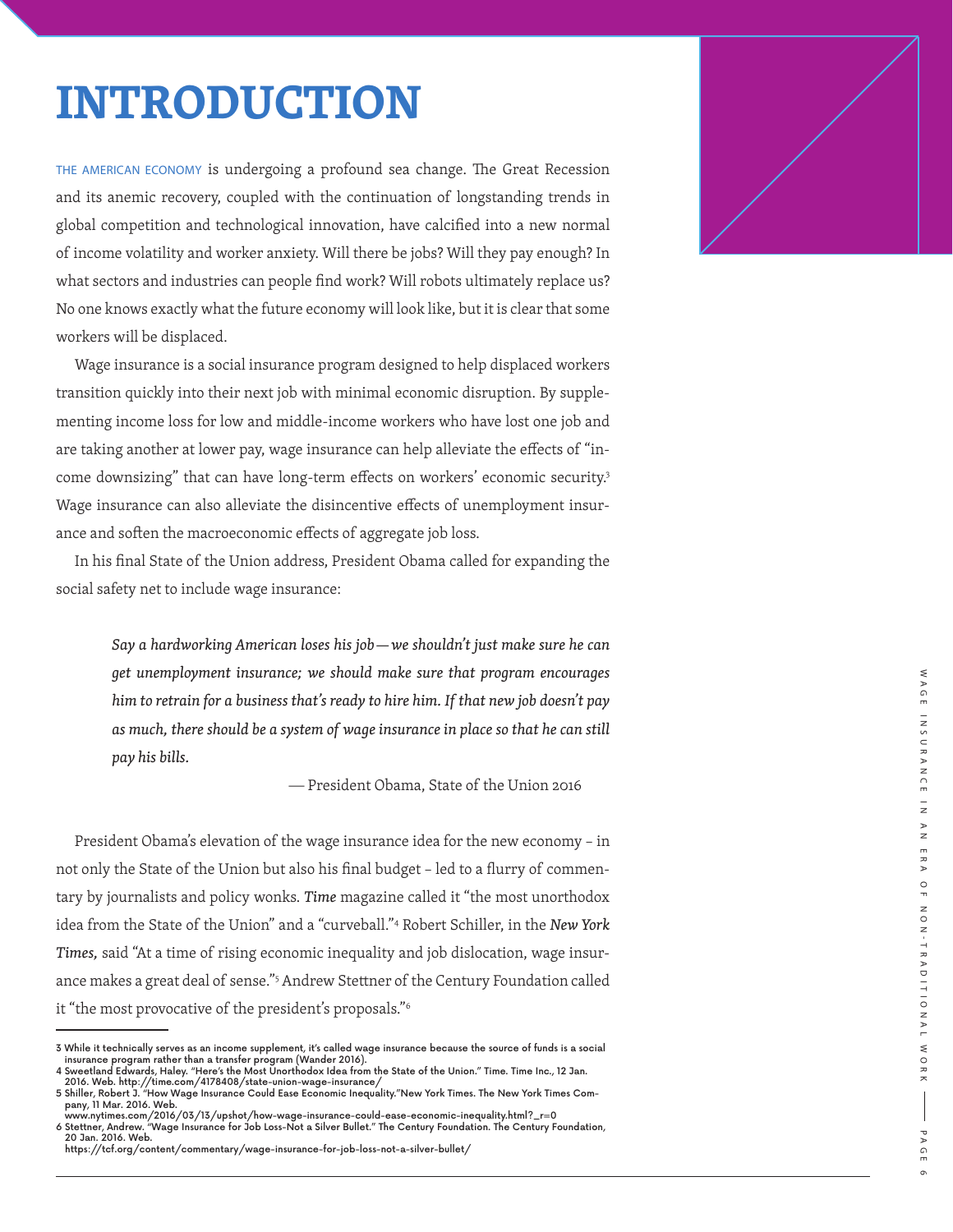The earlier wage insurance discussion of the 1990s was borne as a response to worker displacement due to trade globalization and the rapid trend of outsourcing jobs abroad. Along with those trends, today's discussions of worker displacement include how products are manufactured and services are provided in a new, rapid fire digital economy that is transforming everything from the way we shop for groceries to how we access transportation and manage our finances.

What is problematic about the current, technology-based discussion of wage insurance is that it does not recognize the fact that the very definition of jobs is changing. Wage insurance is very specifically tailored to helping workers transition from a higher paying job to a lower one. Yet, one of the most striking effects of the technological changes we are seeing (though technology is not the only cause) is that it is propelling us toward an entirely new landscape of work arrangements and relationships between workers and employees, a landscape that does not necessarily consist of the traditional jobs that are the basis of wage insurance proposals. In other words, what is not being addressed in the current wage insurance discussion is the looming specter of the "gig" or "1099" economy.

The term "gig economy" refers to the host of short-term jobs that are arising, all coordinated by a mobile app. The 1099 economy is a similar idea but has a wider scope; it refers to the trend in the American labor market in which companies are contracting independent workers for short-term arrangements rather than hiring workers as regular employees. Jobs aren't just being replaced with lower paying jobs, which is what wage insurance is designed to respond to; they are being replaced with what are essentially non-jobs, as workers are hired through contracts that come with no tenure, security or safety net.

Proponents of these contractual work arrangements argue that these arrangements allow more flexibility and free employees from the company-specific labor markets where advancement depends on internal company dynamics, instead allowing employees to face competitive bidding amongst different businesses for one's services. With ever broadening technological access, proponents argue, more and more Americans can loosen the shackles of the traditional job market by becoming entrepreneurs.<sup>7,8</sup>

To critics and those concerned about the 1099 trajectory in the American labor market, this trend is less an exciting moment of technological and market innovation and more a function of companies finding ways to minimize their costs, another step in a long history of weakening worker bargaining power. A shift to a U.S. labor force made up of a majority 1099 jobs would create much greater economic insecurity for

"Jobs aren't just being replaced with lower paying jobs, which is what wage insurance is designed to respond to; they are being replaced with what are essentially nonjobs, as workers are hired through contracts that come with no tenure, security, or safety net."

<sup>7</sup> Kaufman, Micha. "The Gig Economy: The Force That Could Save the American Worker?" Wired. Web. http://www.<br>— wired.com/insights/2013/09/the-gig-economy-the-force-that-could-save-the-american-worker/<br>8 Friedman, Gerald. "T chives/2014/0314friedman.html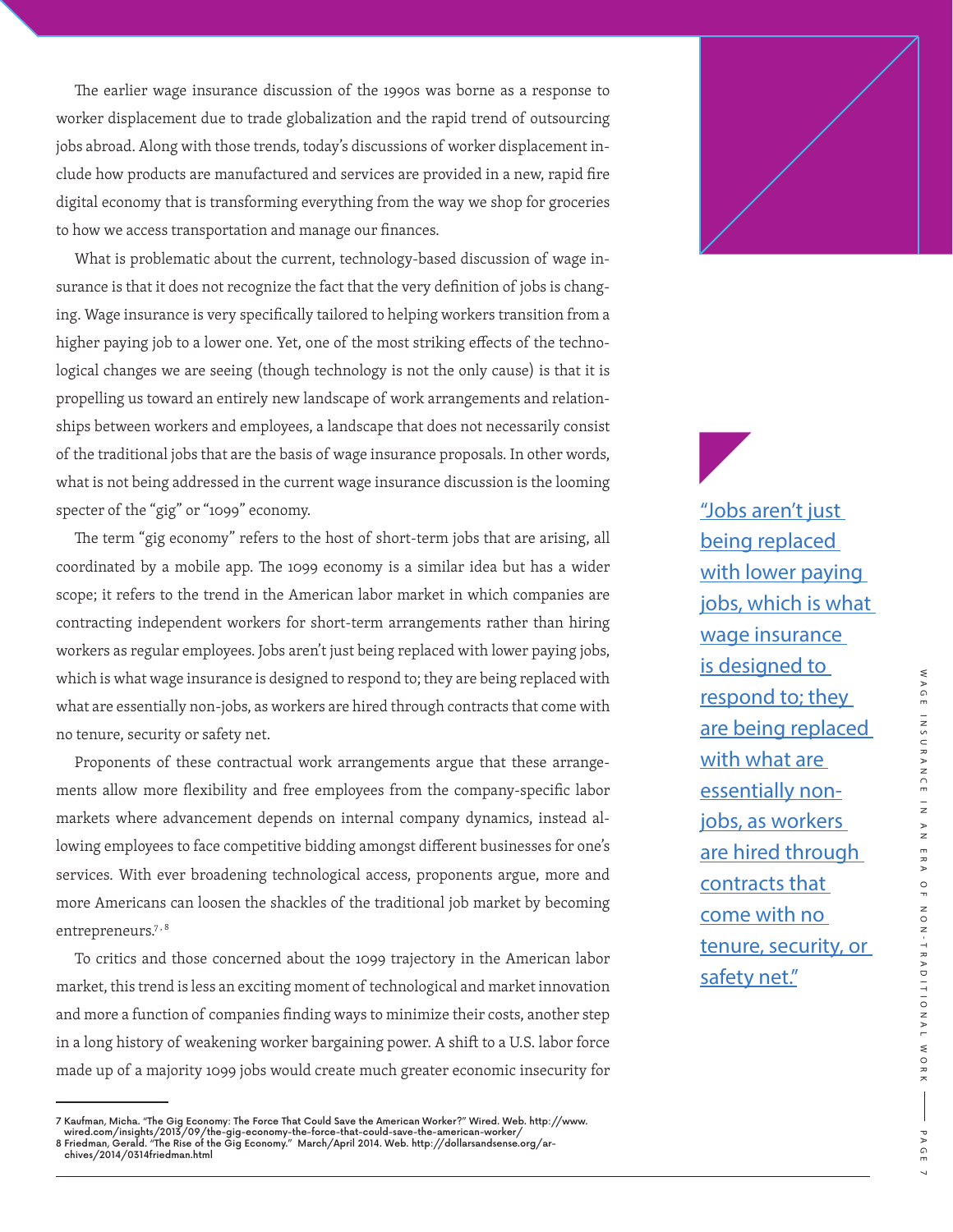American families, who would be left unable to penetrate the existing system of social insurance primarily offered through traditional job settings.

Just how many people are currently impacted by the 1099 economy? While estimates vary, economists Lawrence Katz and Alan Krueger found that the percentage of workers engaged in alternative work arrangements – both 1099 relationships and certain contingent W2 relationships – rose from 10.1% in 2005 to 15.8% in 2015, which is a jump of over 56% in ten years and represents an increase of 9.4 million workers.<sup>9</sup> This trend means that more and more workers are losing out on a host of social benefits often tied to full-time employment – medical benefits, retirement savings, paid days off for vacation and illnesses, and workers compensation.

As we consider both wage insurance and the broad transformation of the American economy, we should ask ourselves whether wage insurance would be a useful policy to help 1099 workers. That is the objective of this policy note – to explore whether wage insurance could provide social insurance in the 1099 economy.

We find that, while wage insurance may not be suitable as a long-term support system for 1099 workers, it could be extraordinarily helpful as transitional assistance to workers who have lost their full-time jobs and are moving into 1099 work. Ultimately, a full safety net for 1099 workers will require development of a number of new protections and programs such as universal portable benefits. We recommend further research and exploration of wage insurance as part of a suite of potential policy options for helping the 1099 worker develop and maintain economic security in the new economy.

#### **OUR ANALYSIS CONSISTS OF THE FOLLOWING SECTIONS:**

- $\diamond$  The first section, The Case for Universal Benefits, describes the insecurity and volatility associated with working in the 1099 economy, while providing some examples of policy solutions being proposed to deal with these trends;
- $\Diamond$  The second section, Have We Tried Wage Insurance Before?, details two instances in which Canada and the U.S. designed wage-insurance policies, and draws conclusions about the efficacy of those programs;
- ♦ The third section, Past and Present Wage Insurance Proposals, describes the basic specifications of the current wage insurance proposals being circulated;

"We find that, while wage insurance may not be suitable as a long-term support system for 1099 workers, it could be extraordinarily helpful as transitional assistance to workers who have lost their fulltime jobs and are moving into 1099 work."



<sup>9</sup> Krueger, Alan B., and Lawrence F. Katz. The Rise and Nature of Alternative Work Arrangements in the United States, 1995-2015. Working paper. Princeton University, 29 Mar. 2016. Web. https://krueger.princeton.edu/sites/default/files/akrueger/files/katz\_krueger\_cws\_-\_march\_29\_20165. pdf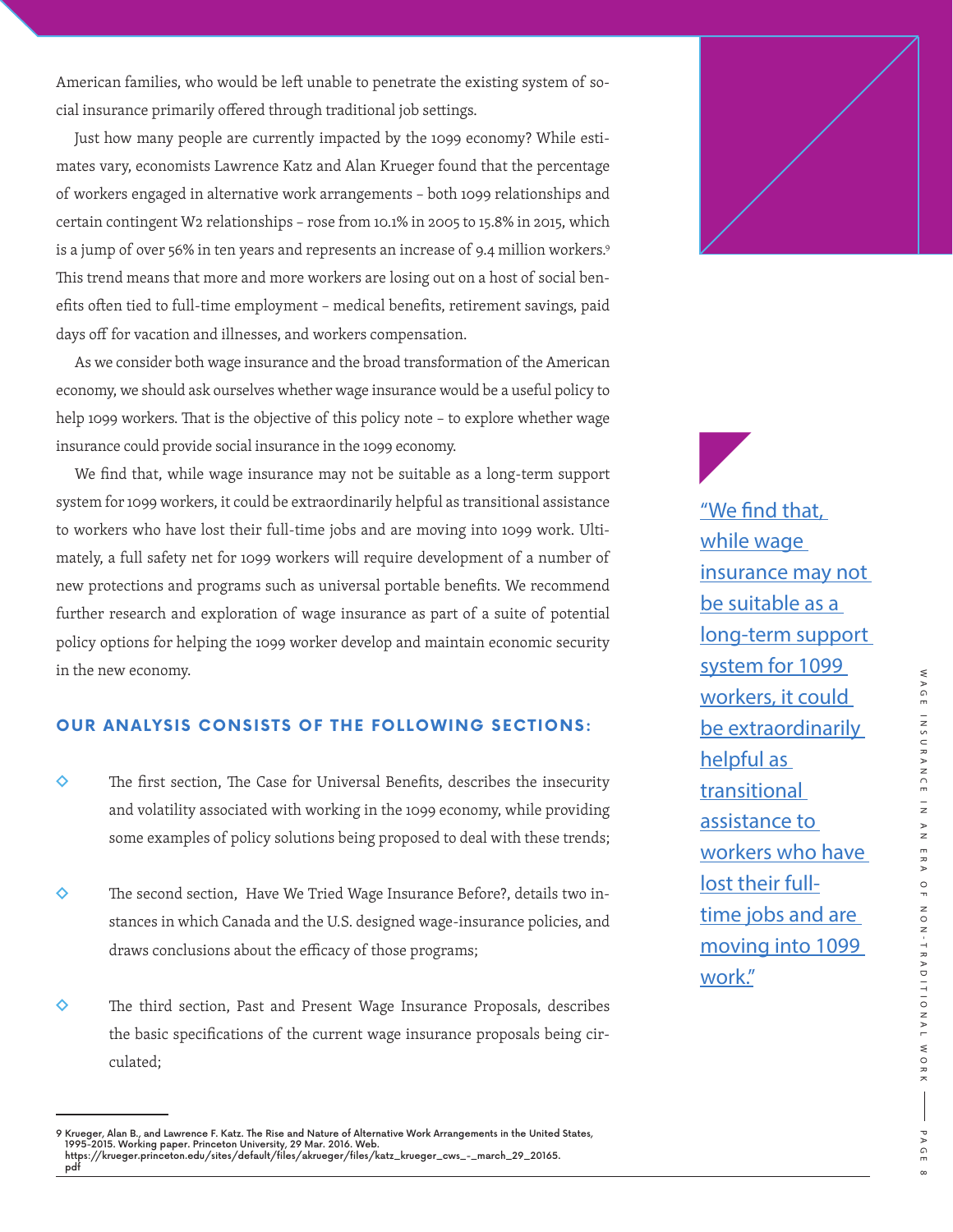- ◆ The fourth section, Applying Wage Insurance to the 1099 Economy, applies the concept of wage insurance to the contract jobs landscape – an idea we call "income insurance." We also discuss the limitations of the income insurance idea, concluding that, because of the problematic disincentive effects, it is likely not a beneficial policy choice for 1099 jobs;
- The final section, The Right Fit for Wage Insurance, concludes that wage in surance can be a powerful tool to help workers transition from traditional jobs to a 1099 work life. We believe the transitional wage insurance that we prescribe for the 1099 economy would not provide a consistent, long-term income smoothing device over a potential career of contract jobs, but it could be a crucial means for transitioning into the disruption of contingent work and should therefore be considered and explored in the policy debate on the 1099 economy.

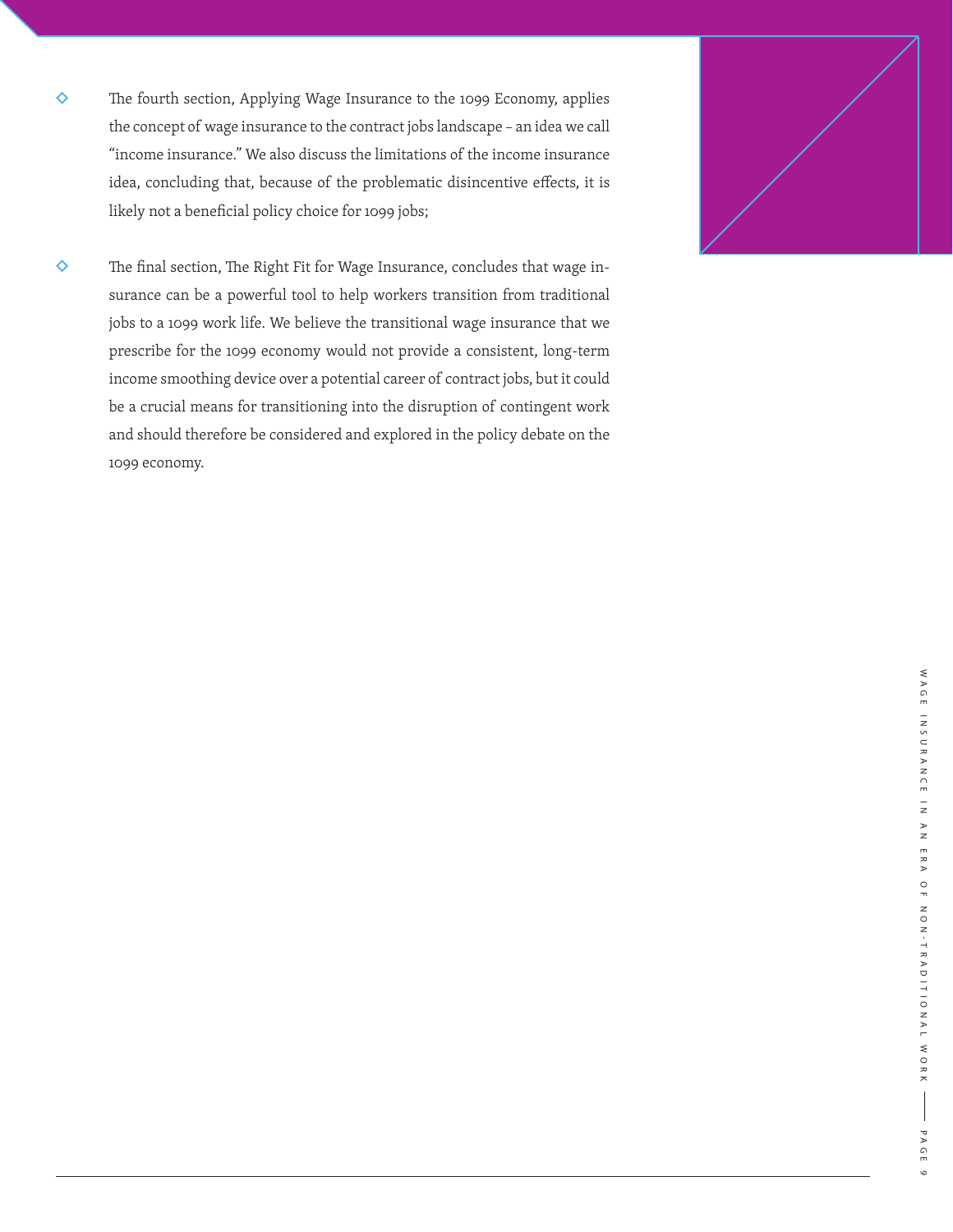### <sup>1</sup> **THE CASE FOR UNIVERSAL BENEFITS**

THE 1099 ECONOMY HAS DEVELOPED in the midst of – and is connected to – our economic inequality crisis. According to economists Thomas Piketty, Emmanuel Saez, and their colleagues, we have almost as much economic inequality now as just before the Great Depression.<sup>10</sup> Not only does this mean that we're experiencing vast disparities in wealth and income, but that also means Americans are feeling a sense of economic insecurity, of not knowing whether forthcoming income will be steady and consistent.

As inequality has markedly risen over the past few decades, so has income volatility. Abundant research demonstrates that both individuals and households have faced much greater instability in income since the 1970s<sup>11</sup> - a trend dubbed by Jacob Hacker as the "Great Risk Shift."<sup>12</sup> According to Hacker, family incomes (of working ages 25 to 61) have become over twice as unstable since the 1970s. Volatility is highest for women, for African-Americans, and for those who hold less education.<sup>13</sup> Income insecurity can lead to problems and crises like bad credit and losing one's home, which then further exacerbate a family's economic vulnerability.

As the market restructures, including more independent contract work than ever before, we expect these vulnerabilities to be exacerbated even further. The Bureau of Labor Statistics has not conducted the Contingent Worker Supplement to the Current Population Survey (CWS) since 2005 – more than a decade's gap in the agency's primary data source for tracking contingent work arrangements in the U.S. However, economists Lawrence Katz and Alan Krueger recently conducted the RAND-Princeton Contingent Worker Survey (RPCWS) – effectively a version of the CWS that offers data which can be compared to the 2005 BLS data. Their 2016 paper presents the results of this survey, documenting a notable rise in the number of what they call alternative work arrangements, defined as temporary help agency workers, on-call workers, contract workers, and independent contractors or freelancers.<sup>14</sup> Katz and Krueger found that the percentage of workers engaged in these alternative work ar-

11 Dynan, Karen E., Douglas W. Elmendorf, and Daniel E. Sichel. "The Evolution of Household Income Volatility."SSRN<br>Electronic Journal (2007): n. paq. Oct. 2007. Web.

"Not only does this mean that we're experiencing vast disparities in wealth and income, but it also means Americans are feeling a sense of economic insecurity, of not knowing whether forthcoming income will be steady and consistent."



<sup>10</sup> Alvaredo, Facundo, Anthony B. Atkinson, Thomas Piketty, and Emmanuel Saez. 2013. "The Top 1 Percent in International and Historical Perspective." Journal of Economic Perspectives 27(3):3-20.

http://www.federalreserve.gov/pubs/feds/2007/200761/200761pap.pdf 12 Hacker, Jacob S. "The Great Risk Shift: The New Economic Insecurity and the Decline of the American Dream." Oxford University Press, 2008. https://global.oup.com/academic/product/the-great-risk-shift-9780195335347?c-

c=us&lang=en& 13 Hacker, Jacob S. Universal Insurance: Enhancing Economic Security to Promote Opportunity. Publication no. 2006-07. The Brookings Institution, Sept. 2006. Web.

http://www.hamiltonproject.org/assets/legacy/files/downloads\_and\_links/Universal\_Insurance\_Enhancing\_Eco-<br>nomic\_Security\_to\_Promote\_Opportunity.pdf<br>14 Krueger, Alan B., and Lawrence F. Katz. The Rise and Nature of Alternat

<sup>1995-2015.</sup> Working paper. Princeton University, 29 Mar. 2016. Web.

http://krueger.princeton.edu/sites/default/files/akrueger/files/katz\_krueger\_cws\_-\_march\_29\_20165. pdf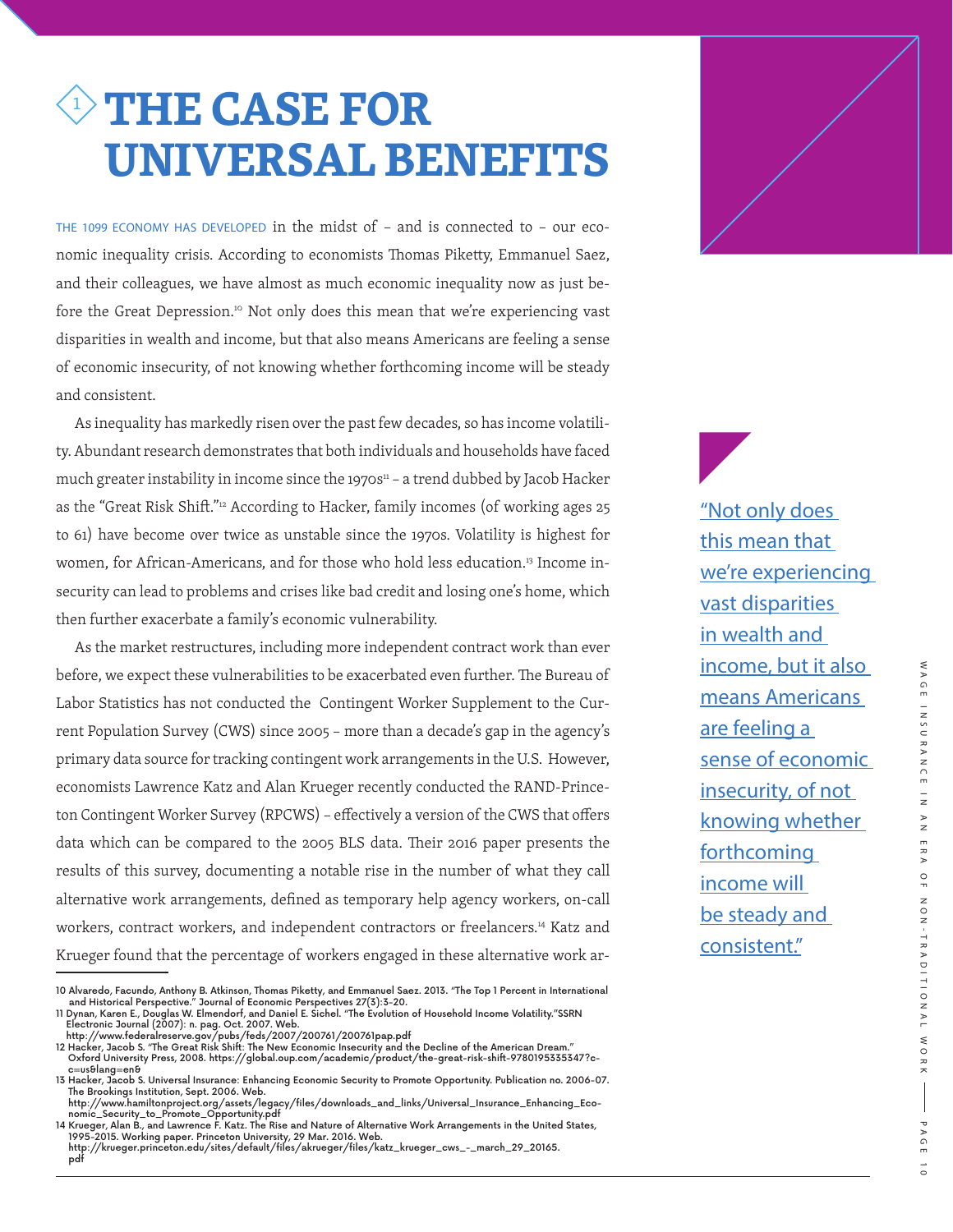rangements rose from 10.1% in 2005 to 15.8% in 2015, a jump of over 56% in ten years, representing an increase of 9.4 million workers.<sup>15</sup> Additionally, it should be noted that they find that only a small number – 0.5% – of these workers accessed work through an online app such as Uber or Task Rabbit, suggesting that we are seeing more of a 1099 economy than simply a gig economy.

What this trend means is that more and more workers, because they are legally classified as independent contractors rather than employees or because they face other arms-length contingent employment relationships, are losing out on a host of social benefits, such as medical benefits, retirement savings, paid days off for vacation and illnesses, and workers compensation. This only exacerbates the economic risks that individuals and families are personally absorbing in an economy that is increasingly unequal and insecure. These arrangements suggest the need for an urgent conversation about how to retrofit our existing safety net system – which relies so heavily on employer support - for a more transient and insecure workforce.

What would this kind of safety net entail? The developing conversation prescribes "portable benefits" for workers, which are available to all workers and can be carried with them from job to job, including when workers hold multiple jobs at once. Shayna Strom and Mark Schmitt categorize portable benefits as benefits "not connected to work or the employer at all; or through programs that involve employers but establish benefits that can be provided across employers."16

The most familiar example of a portable benefit established without employers, through the state, is the Affordable Care Act. Economist Dean Baker argues that the Affordable Care Act has spurred a voluntary uptick in part-time employment allowing those who did not want to be tied to their full-time jobs for the sole purpose of health care benefits the flexibility to work elsewhere and for less time.17 Other examples include proposals for creating publicly funded and distributed 401k plans, and the more radical universal basic income (UBI), which would provide every American citizen with a regular sum of money with which to supplement their income.

Other portable benefits tie protections to work by either encouraging or requiring multiple different businesses to pay a part of the cost of the benefits provided for their workers. This is more akin to traditional employer-provided or -funded benefits, but administered across multiple employers rather than a single employer. The construction sector provides us one example, as construction workers often have several jobs over the course of the year, sometimes simultaneously, for multiple different employers. Through unions as a conduit, construction workers earn a mul"These arrangements suggest the need for an urgent conversation about how to retrofit our existing safety net system - which relies so."



<sup>15</sup> From 14.2 million in 2005 to 23.6 million in 2015.

<sup>16</sup> Schmitt, Mark, and Shayna Strom. Protecting Workers in a Patchwork Economy. Rep. The Century Foundation, 7 Apr. 2016. Web.

https://tcf.org/content/report/protecting-workers-patchwork-economy/<br>17 Verhage, Julie. "Dean Baker: There's A Big Economic Benefit to Obamacare That Isn't Getting Much Atten-<br>tion." Bloomberg. Bloomberg L.P., 17 Aug. 2015

http://www.bloomberg.com/news/articles/2015-08-07/dean-baker-there-s-a-big-economic-benefit-to-obamacare-that-isn-t-getting-much-attention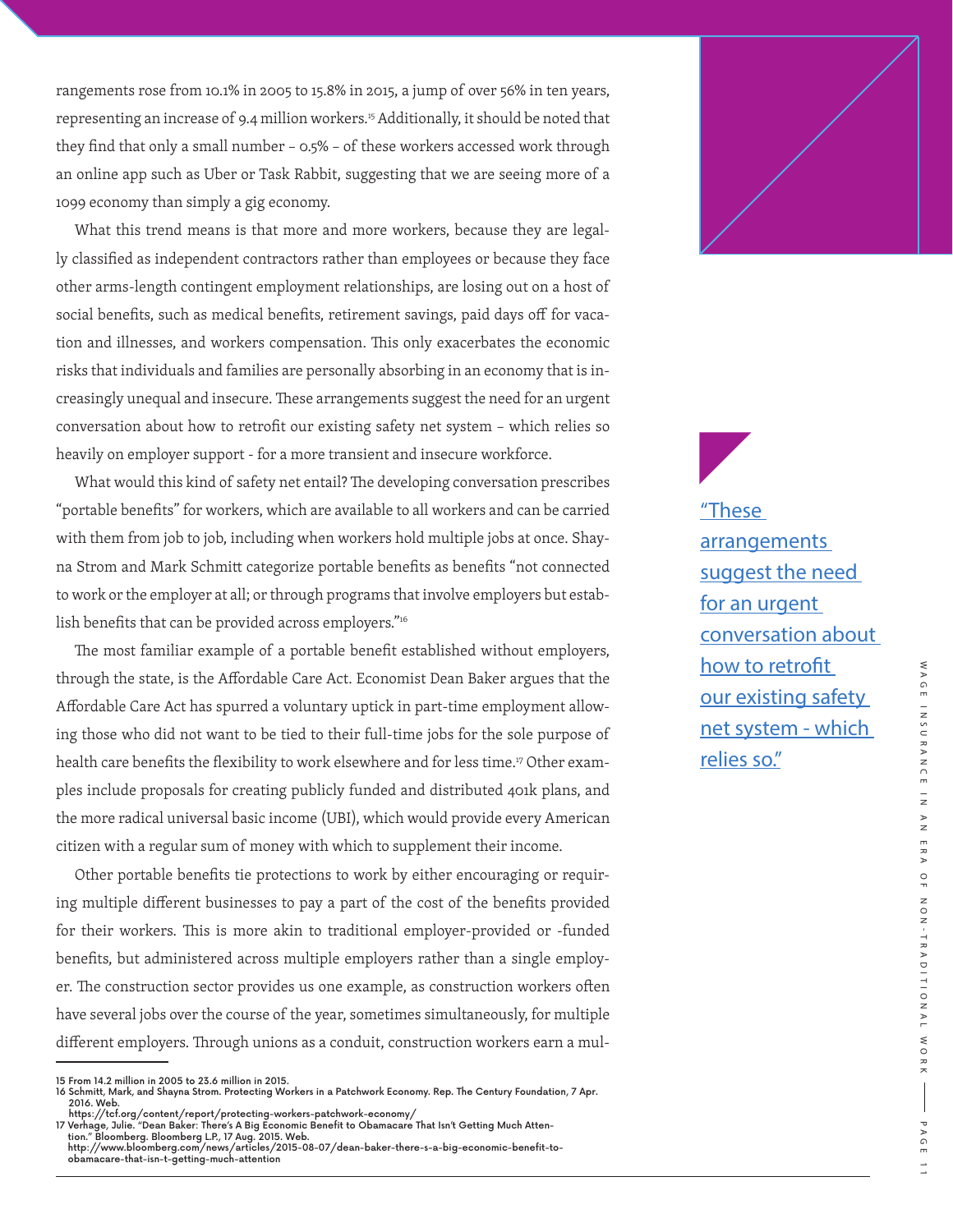tiemployer plan that offers them comprehensive benefits. Generally, participating employers pay a certain amount for each worker they hire, based on an "hour bank" system that pro-rates contributions depending on how many hours a worker puts in. The amount paid by the employer is established in the labor contract, usually \$3 to \$4 per hour for each hour of each employee. Through payroll deductions, the amount is allocated into a fund for each worker, which is governed by a board of trustees comprised of both labor representation and management.<sup>18</sup> Multiemployer plans must be collectively bargained by a union, and independent contractors generally do not have the ability to collectively bargain – but this could still serve as a model for how contributions could be collected across multiple employers.

These examples showcase some of the interesting ideas being generated in the policy space about how to fill the gaps that contract jobs leave wide open. In order to answer the main questions of this paper – could wage insurance work for those in the 1099 economy – we turn to the two main examples of wage insurance, in the United States and in Canada, and the conclusions we can draw from their results.



18 Hill, Steven. "The Future of Work in the Uber Economy." The Future of Work in the Uber Economy. Boston Review, 22 July 2015. Web. http://bostonreview.net/us/steven-hill-uber-economy-individual-security-accounts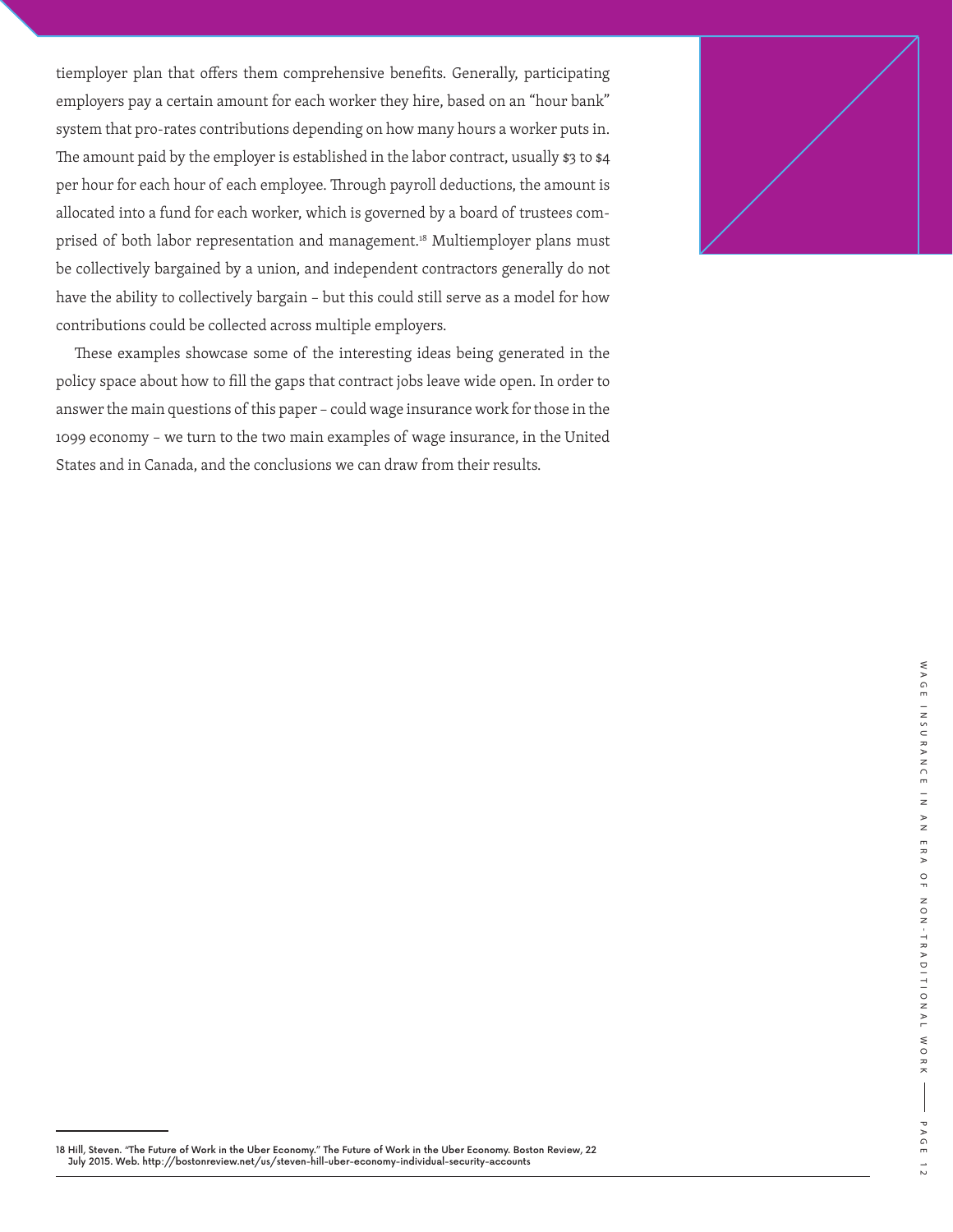### <sup>2</sup> **HAVE WE TRIED WAGE INSURANCE BEFORE?**

Economists first put forth the idea of wage insurance a few decades ago in response to their concern about the potential disincentive effects of unemployment insurance. In other words, they argued, getting a new job ultimately means having to forego unemployment checks, which can discourage job searchers from taking a lower paying job.19

Fifteen years ago, Dr. Lori Kletzer and others brought the idea back in the context of intensifying globalization, the accompanying loss of manufacturing jobs, and the anxiety of workers who were unequipped to take advantage of well-paid service jobs. By supplementing income loss for low and middle-income workers who have lost one job and are taking another at lower pay, wage insurance can help alleviate the effects of "income downsizing" that can have long-term effects on workers' economic security.20 According to Kletzer "Research over the past 15 years shows that lower earnings after a worker regains employment are potentially far more serious and consequential for workers and families than the period in between jobs."<sup>21</sup>

Yet the consequences for that loss of income between jobs are also important. Research by the Hamilton Project showed that workers who lost their jobs between 2007 and 2009 were estimated to lose a total of \$774 billion in income over the next 25 years, even if those get new employment.<sup>22</sup> The Pew Research Center found that, controlling for a variety of factors, families who experienced job loss between 1999 and 2009 were 1.3 times more likely to lose wealth during that timeframe than other families.<sup>23</sup>

These effects are only compounded by the spillover effects of income loss. In other words, aggregate job losses ultimately lead to consumer spending shocks that then lead to further losses in terms of investment, job creation, tax revenue, and more. Wage insurance, by acting to smooth income, can potentially soften these macroeconomic effects and make the economy more resilient.

There are only two main examples of de facto wage insurance programs, albeit

"In other words, aggregate job losses ultimately lead to consumer spending shocks that then lead to further losses in terms of investment, job creation, tax revenue, and more. Wage insurance, by acting to smooth income, can potentially soften these macroeconomic effects and make the economy more resilient."

<sup>19</sup> Kletzer, Lori G. "Why the U.S. Needs Wage Insurance." Harvard Business Review. Harvard Business School Publishing,<br>- 25 Jan. 2016. Web. https://hbr.org/2016/01/why-the-u-s-needs-wage-insurance<br>20 While it technically se

social insurance program rather than a transfer program (Wander 2016).<br>21 Kletzer, Lori G. "Why the U.S. Needs Wage Insurance." Harvard Business Review. Jan. 2016. Web. https://hbr.<br>17 Krg/2016/01/why-the-u-s-needs-wage-in

<sup>20</sup> Greenstone, Michael and Adam Looney. "Unemployment and Earnings Losses: The Long-Term Impacts of The Great<br>Recession on American Workers." The Hamilton Project. Nov. 2011. Web. http://www.hamiltonproject.org/papers/<br>une

nomicshockofunemploymentpdf.pdf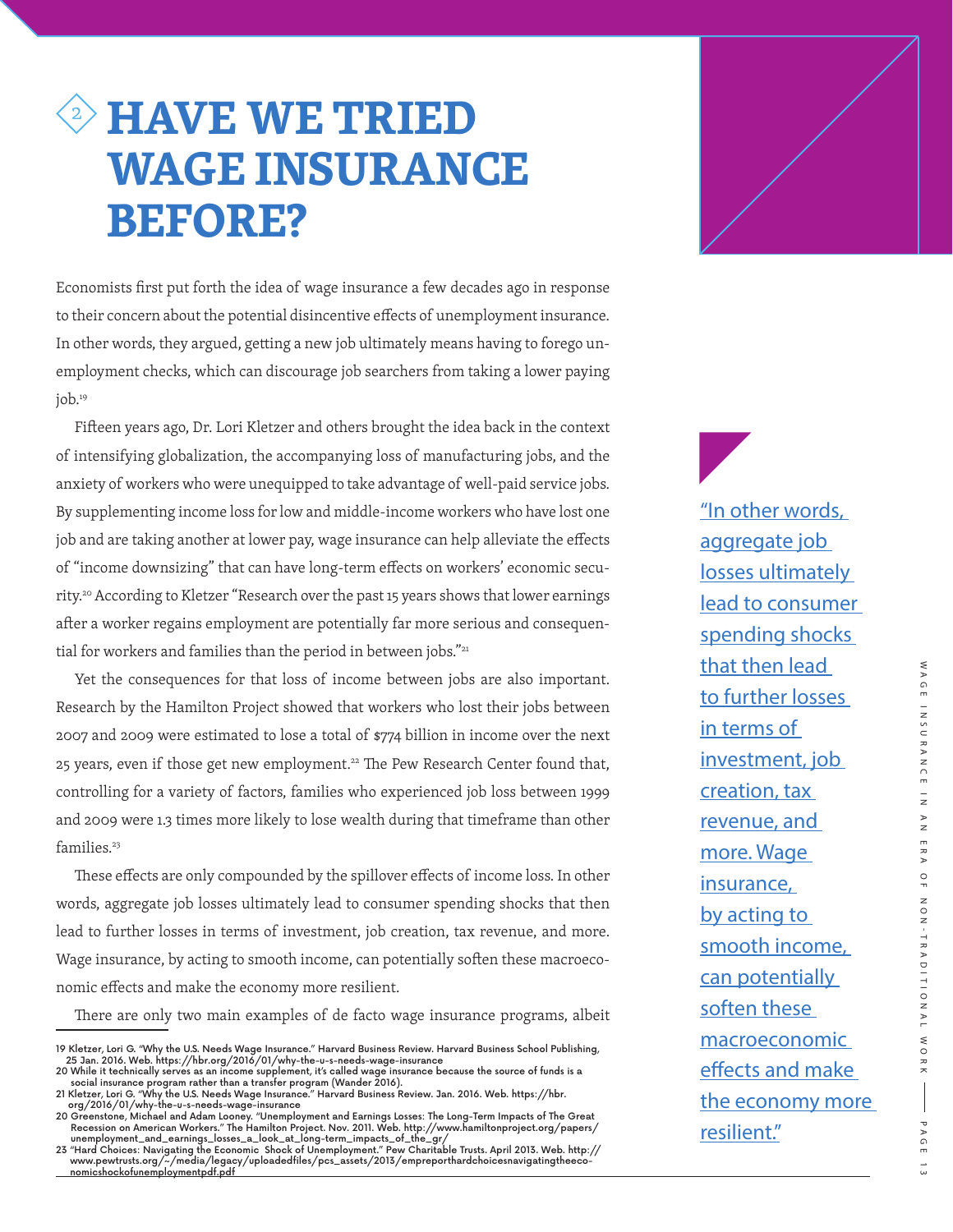very limited in their scale and, thus, limited in their impact. The first is a more tar geted U.S. policy – focused solely on workers displaced by trade globalization – that is a direct result of advocacy by Kletzer and others. The second is a Canadian demon stration project instituted for two years in the 1990s. Both programs have had mixed results.

#### **TRADE INSURANCE**

In 2002, the Bush administration established the Alternative Trade Adjustment As sistance (ATAA) program, a trade-related wage supplement demonstration program that continues to be funded. If workers are eligible for the broader Trade Adjustment Assistance (TAA) program, then the ATAA, which is funded by TAA funds, will help workers who lost their jobs due to international trade.

Workers age 50 or older are eligible for this wage subsidy if they obtain full-time jobs that pay \$50,000 or less, earn a smaller income than they did at their prior job, and find their new job within 26 weeks of becoming unemployed. The wage subsi dy is equal to 50 percent of the difference between the old and new wage for up to \$10,000 and a total of two years.

In 2006, the ATAA program paid out approximately \$15 million in wage subsidies. If the program were expanded to all displaced workers, as many proposals have sug gested, then the estimated cost would range from \$3 billion to \$20 billion each year. In the same year, the ATAA program had 3,200 recipients, while a program available to all displaced workers in 2006 would have likely made payments of up to \$2 million.<sup>24</sup>

#### **CANADIAN WAGE INSURANCE – A TRIAL**

In 1995 and 1996, Canada tested the wage insurance idea through the Earnings Sup plement Project (ESP) as an experiment to shorten duration of unemployment and compensate workers for lost income. However, instead of labeling the program as a form of insurance, they labeled it a supplement. According to Stephen Wandner, "this different title was not an idle change; the Canadians did not need to sell this concept as 'insurance,' and they were willing to make the supplements much more generous, reflecting greater concern about equity."25

ESP was a trial project, tested on a group of displaced workers from 5 different cities. Unlike the ATAA, benefits extended to all displaced workers, not just those displaced by trade. The program was funded by Human Resources Development Can ada and administered by Social Research and Demonstration Corporation (SRDC), a Canadian non-profit organization that develops and evaluates these types of govern -



<sup>24</sup> Wandner, Stephen. Wage Insurance as a Policy Option in the United States. Working paper. W.E. Upjohn Institute, 17 Jan. 2016. Web. http://www.upjohn.org/sites/default/files/pdf/wage-insurance.pdf 25 Wandner, Stephen. Wage Insurance as a Policy Option in the United States. Working paper. W.E. Upjohn Institute, 17<br>Jan. 2016. Web. <http://www.upjohn.org/sites/default/files/pdf/wage-insurance.pdf>.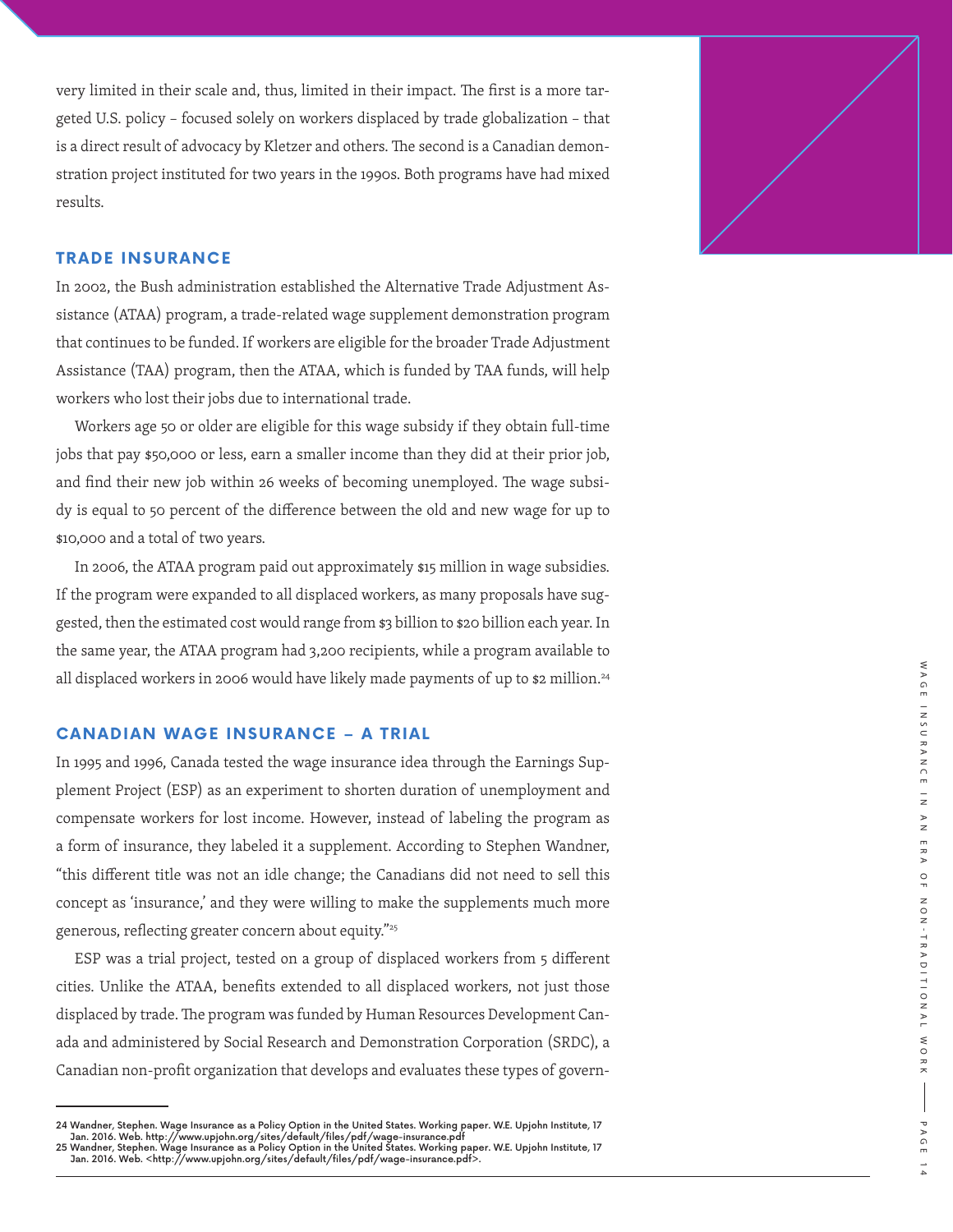ment programs.<sup>26</sup>

The ESP measured the effect of the wage insurance program by conducting a ran domized experiment. Applicants who were eligible for the program were placed in one of two groups: a control group and a "supplement" group, both of which were es sentially identical during start of the program in that they represented a similar va riety of workers and market characteristics.<sup>27</sup> Participants in the supplement group were offered the supplement in addition to all Canadian unemployment benefits.

The supplement was provided to displaced workers who took new, full-time jobs (minimum of 30 hours a week) within 26 weeks of losing their prior job, and who were paid less in the new position. The supplement paid the recipient an amount equal to 75% of the loss in earnings, up to a maximum of \$250 per week, for up to two years. The maximum total benefit for the two-year period was \$13,000.<sup>28</sup>

In 1999, the SRDC published their research evaluation of the ESP. The following is a highlight of their conclusions.<sup>29</sup>

Approximately 20% of displaced workers placed in the supplement group received payments. The biggest reason for not using the supplement (57.6%) was displaced workers did not find a full-time job in time to qualify.

70% of qualified workers in the supplement group signed up and received pay ments. The workers who were expecting more money were more likely to make a request for the supplement.

In terms of effects on employment, at the end of the sixth-month eligibility peri od, there was a slight increase in full-time employment among displaced workers in the supplement group compared to those in the control group – by 4.4%. About 50% came from a shift from part-time to full-time employment and another 50% to an increase in overall employment.

The average payment was \$8,705 for 64 weeks during the two-year period and re cipients felt that the supplement program was an important source of income for them over this time period. In fact, over 90% of recipients interviewed said that it made "at least a fair or big bit of difference to total income."30

The program may have motivated some workers to take jobs with lower wages than they would have without the supplement; average earnings were 4.6% lower than had the recipients been paid their former wages.



<sup>26</sup> Bloom, Howard, Saul Schwartz, Susanna Lui-Gurr, Jason Peng, and Wendy Bancroft. Earnings Supplement Project:

Testing a Re-employment Incentive for Displaced Workers. Rep. Social Research and Demonstration Corporation,<br>May 1999. Web. <http://www.srdc.org/media/195754/testing.pdf>.<br>27 De Raaf, Shawn, Anne Motte, and Carole Vincent.

<sup>-</sup> http://www.srdc.org/media/8850/esp\_final\_report.pdf>.<br>28 Brainard, Lael, Robert E. Litan, and Nicholas Warren. A Fairer Deal for America's Workers in a New Era of Offshoring.<br>Rep. The Brookings Institution, 14 Sept. 200 pers/2005/5/macroeconomics%20brainard/2005btf\_brainard.pdf>. 29 Tattrie, Doug. A Financial Incentive to Encourage Employment among Repeat Users of Employment Insurance: The

Earnings Supplement Project. Rep. Social Research and Demonstration Corporation, May 1999.

Web. <http://www.srdc.org/media/9003/fin\_inc\_to\_encourage\_empl.pdf>. 30 Kletzer, Lori. Trade-related Job Loss and Wage Insurance: A Synthetic Review. Rep. University of California, Santa Cruz, June 2003. Web.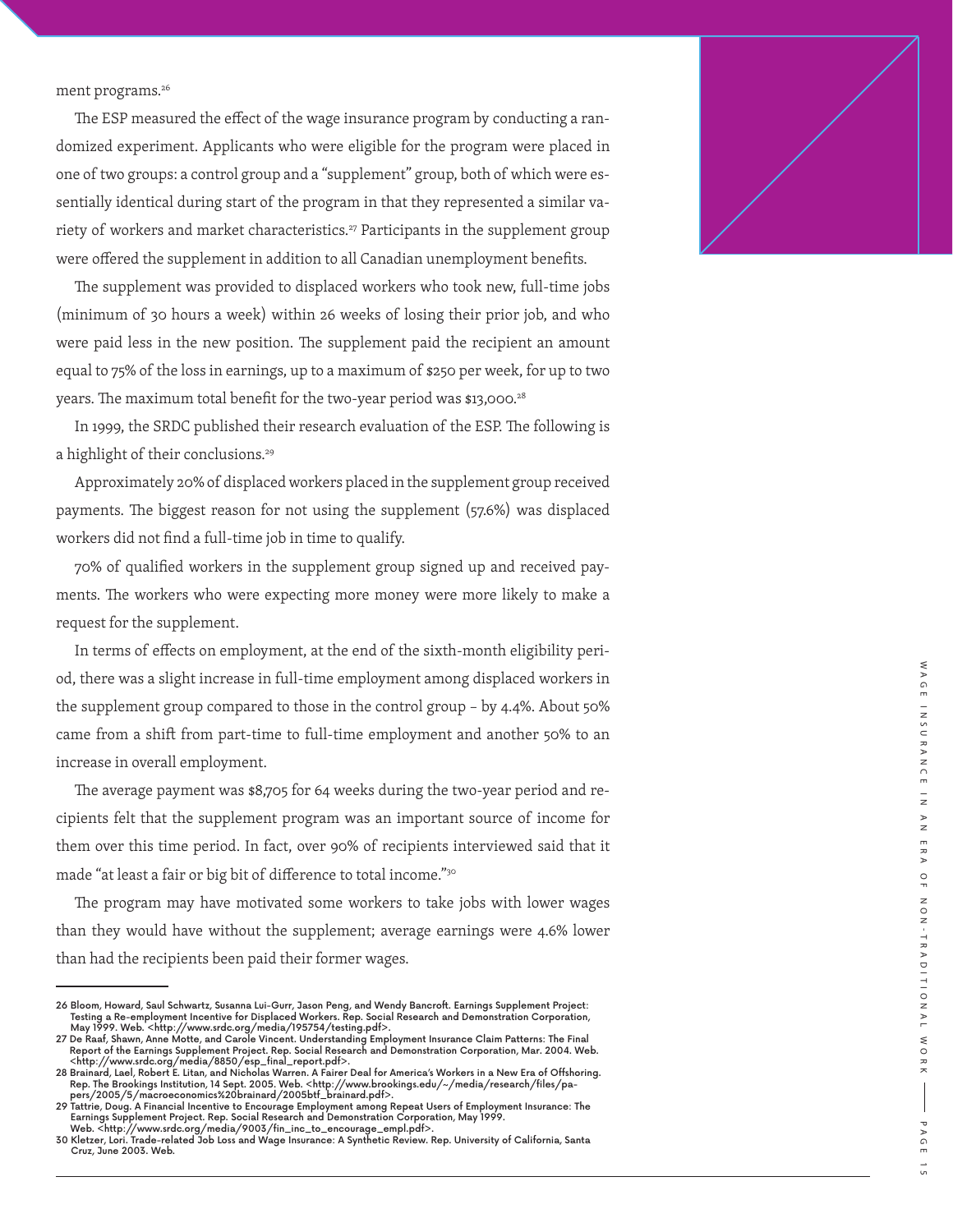In other words, the Canadian experience shows that wage insurance can have a small but noticeable impact on moving displaced workers back into the labor market. The evaluators concluded that this effect on its own was not large enough to make the cost of wage insurance worthwhile. However, they did not measure or consider other potential benefits of wage insurance, such as mitigating the negative long-term effects that income downsizing has on workers and making the economy more resilient by smoothing consumer spending during macroeconomic shocks.

We believe that wage insurance is worth exploring for contract workers of the 1099 economy. But before we delve into thinking about how wage insurance might be designed for the 1099 economy, the next section discusses the specific wage insurance proposals that are currently in circulation.

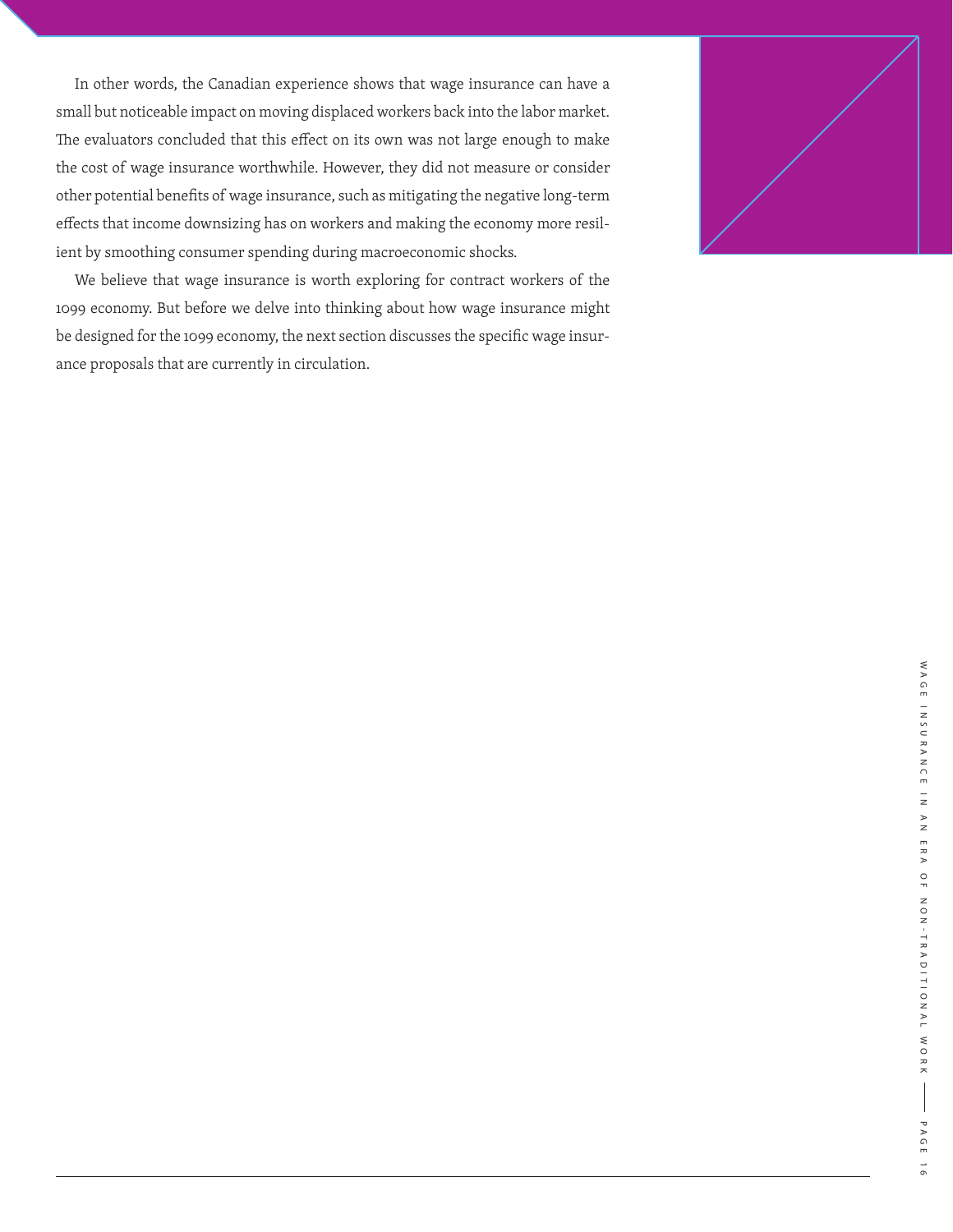### <sup>3</sup> **PAST AND PRESENT WAGE INSURANCE PROPOSALS**

**IN ADDITION TO INCLUDING WAGE** insurance in his last State of the Union, Presi dent Obama also laid out details of this idea in his 2016 budget. Specifically, he pro posed establishing wage insurance for all workers who had been at their last job for at least three years, who are laid off and are hired for a lower-paying job at less than \$50,000 per year. The wage insurance in this plan would pay half of the difference between the previous earnings and the new earnings, up to \$10,000 a year (about \$200 a week) for a maximum of two years. For example, a displaced worker who was making \$45,000 a year and took a new job for \$35,000 would receive \$5,000 annually for two years.

This is essentially identical to the proposal sponsored by Congressman Jim McDer mott in 2007, except that McDermott's was focused on trade-related jobs specifically while the President's proposal would cover all displaced workers. Still, McDermott's proposal was on a grander scale than the ATAA program. The estimated budget for McDermott's proposed wage insurance plan was \$3.5 billion annually, whereas in 2006, the ATAA program paid out only \$15 million, which was focused specifically on manufacturing jobs for 50 year old workers and older.<sup>31</sup>

Most of the U.S. wage insurance proposals that have circulated over the last few decades follow this basic pattern:

- $\Diamond$  Benefits for two years starting from the date of unemployment
- $\Diamond$  Maximum salary earned  $-$  \$50,000
- $\Diamond$  Maximum benefits over two years  $-$  \$10,000
- $\Diamond$  Benefits 50% of difference between two salaries

The space where different wage insurance policy ideas would likely diverge is how these programs are financed. The Canadian program was only a 2-year pilot project and paid for with tax revenues. The U.S.'s Alternative Trade Adjustment Assistance was paid for with Trade Adjustment Assistance program funds.

Lori Kletzner, a labor economist who specializes in wage insurance, proposes that a fully fledged wage insurance program, which would come with a net annual cost



<sup>31</sup> Andrews, Edmund L. "Why Wage Insurance Is Dividing Democrats." The New York Times. The New York Times Company, 17 Mar. 2007. Web. <http://www.nytimes.com/2007/03/18/business/yourmoney/18view.html?ex-=1331870400&en=3d577368295b456e&ei=5124&partner=permalink&exprod=permalink&\_r=1>.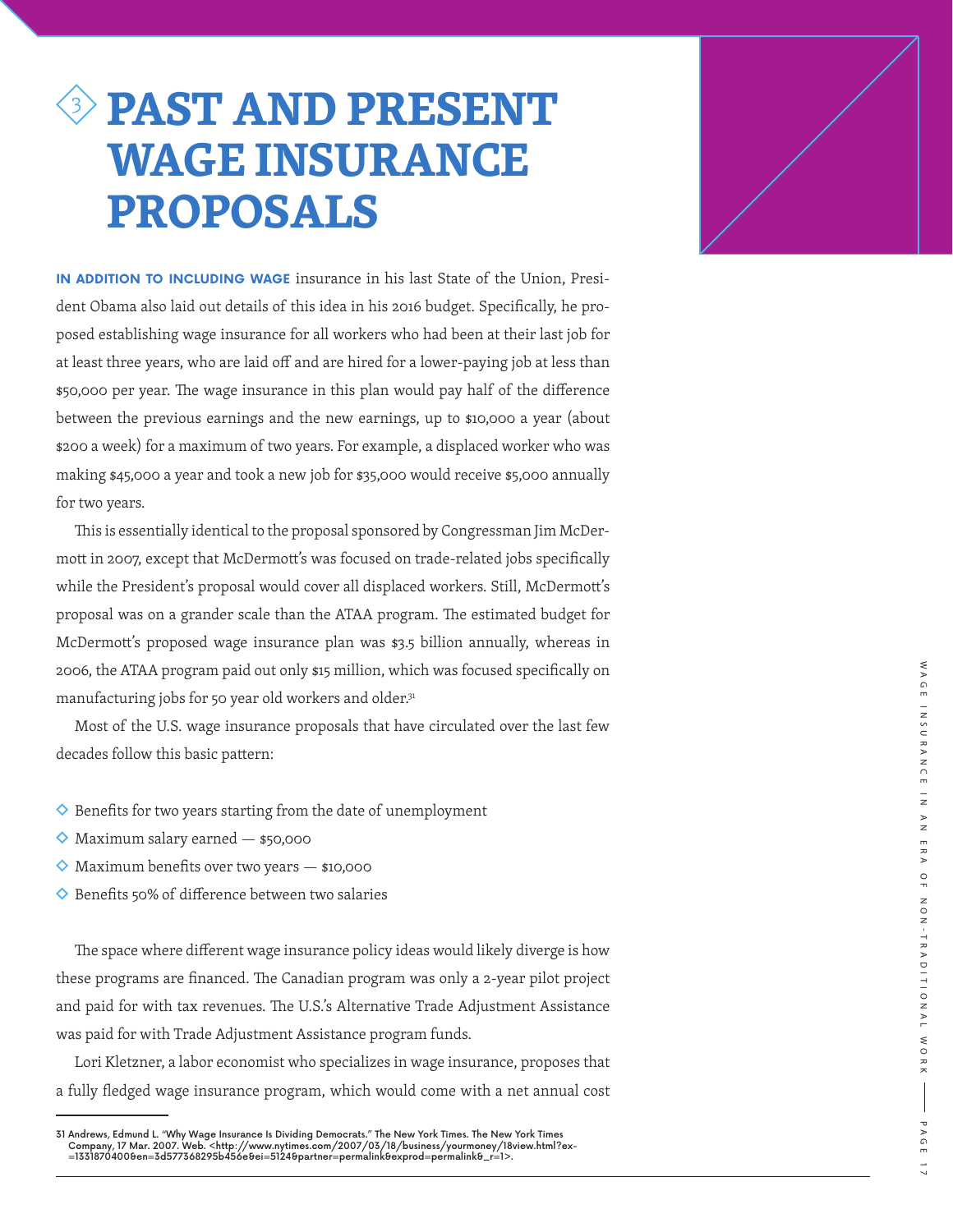of several billion per year, could be financed with a small addition to the federal unemployment insurance tax paid by employers.<sup>32</sup> This is Brookings Institute Robert Litan's contention as well.<sup>33</sup> Alternatively, Republican Congressman Jerry Weller (IL) argued that Congressman McDermott's 2007 proposal could be funded by cutting back on traditional unemployment insurance and on Trade Adjustment Assistance.<sup>34</sup> Indeed, this is one of the labor movement's objections to wage insurance as a policy idea – that to make a wage insurance program politically and fiscally viable, it might require cuts to other, more impactful safety net programs.

The next section of this paper seeks to explore how these ideas can be utilized in the 1099 economy. Given wage insurance proposals for traditional jobs, how might this policy idea apply to contingent workers?



<sup>32</sup> Kletzer, Lori G. "Why the U.S. Needs Wage Insurance." Harvard Business Review. Harvard Business School Publishing,<br>25 Jan. 2016. Web. https://hbr.org/2016/01/why-the-u-s-needs-wage-insurance<br>33 Litan, Robert. Wage Insur

ance-litan/<br>34 Andrews, Edmund L. "Why Wage Insurance Is Dividing Democrats." The New York Times. The New York Times<br>Company, 17 Mar. 2007. Web. <http://www.nytimes.com/2007/03/18/business/yourmoney/18view.html?ex-<br>—133187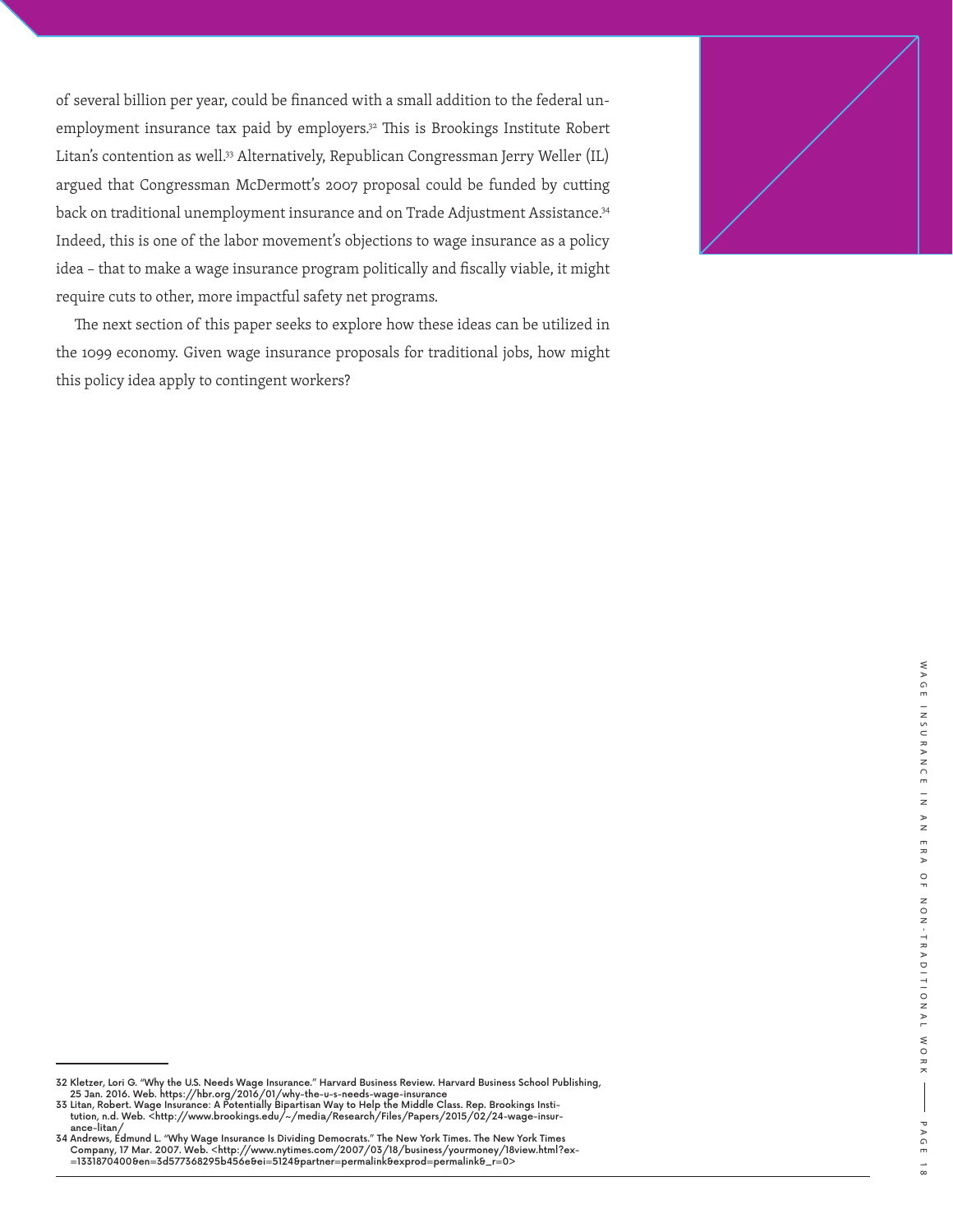### <sup>4</sup> **APPLYING WAGE INSURANCE TO THE 1099 ECONOMY**

ONE DIFFICULTY WITH THE APPLICATION of wage insurance in the forms discussed in the previous section is that contract workers face both the potential for income downsizing and the potential for unemployment. Any proposal involving wage in surance would have to be a hybrid of sorts between wage insurance and unemploy ment insurance. We would need a policy that addressed both of these issues. How would this work? For the sake of this thought experiment, we will call this hybrid "income insurance."

Wage insurance proposals start from a baseline income from which to measure the decline in income when a worker moves from one job to another. That baseline income is the wage or salary from the former job. In order to implement an income insurance for 1099 workers, we would also need a baseline income, which is more difficult to identify. It could be what workers were making at their regular job before moving to only contract work. It could be an average income over the past 3 to 5 years. Finding the right baseline is possibly the trickiest aspect of this idea.

Once we have a baseline income determined, the logical extension of wage insur ance for 1099 would be that when a worker's annual income dips below that original, baseline income, the following year the worker will receive an income supplement payment of 50% of the difference. Following the standard proposals for wage insur ance, the maximum baseline income could be at \$50,000. If a contract worker's annu al earnings were above the baseline amount, then she receives no supplement.

As an example, if a 1099 worker's baseline income is determined to be \$45,000 and she made \$35,000 in a subsequent year, the following year she would be provided a supplement of \$5,000. This might be in one lump sum, such as a tax credit, or it could be distributed quarterly.

How would funding of this income insurance work? In the framework that Strom and Schmitt suggest for portable benefits,<sup>35</sup> this program could be implemented and the funds distributed either apart from work places (a public option), or through them with the help of unions.

State governments generally fund unemployment benefits with predominantly state and federal payroll taxes paid for by employers. Lori Kletzner argues that a fully scaled wage insurance program could be financed with a small addition to the federal



<sup>35</sup> Schmitt, Mark, and Shayna Strom. Protecting Workers in a Patchwork Economy. Rep. The Century Foundation, 7 Apr. 2016. Web. https://tcf.org/content/report/protecting-workers-patchwork-economy/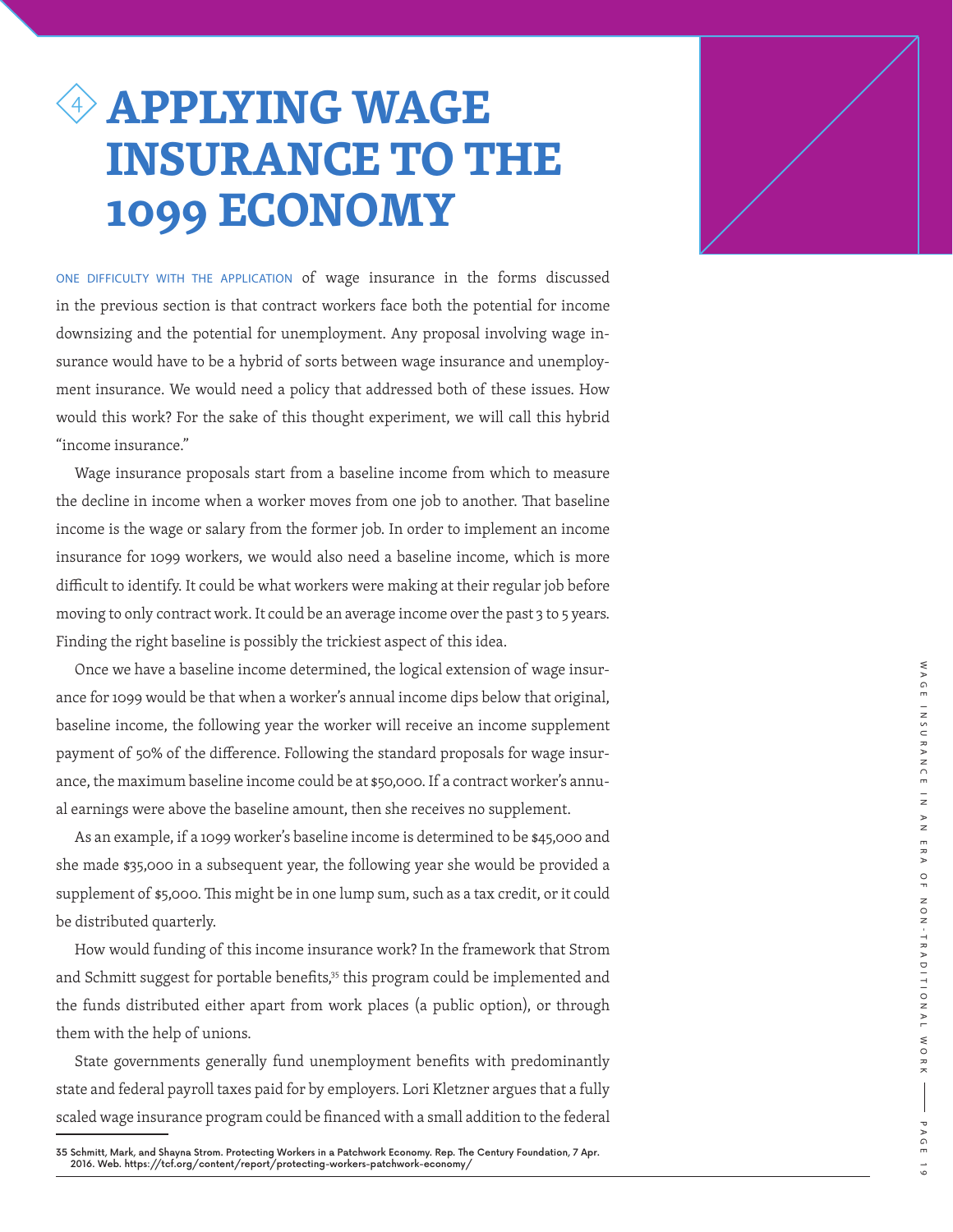unemployment insurance tax paid by employers.<sup>36</sup> The same logic could apply to a federal income insurance program, whereby the federal government could collect a tax paid by contract "employers" of 1099 workers, and distribute the funds.

Another possibility is for income insurance to be funded and distributed directly through contract "employers" and a third party similar to a union, such as a guild. It could follow the same multiemployer model as the construction worker example; the main differences would be the benefits provided, and the ability for independent contractors to access such a plan.37 As review, through unions as a conduit, construc tion workers are often able to access multiemployer plans that offer comprehensive benefits. Generally, the employer pays a certain amount for each worker, based on an "hour bank" system or how many hours a worker puts in. The amount paid by the employer is established in the labor contract, usually \$3 to \$4 per hour for each hour of each employee. Through payroll deductions, the amount is allocated into a fund for each worker, which is governed by a board of trustees comprised of both labor repre sentation and management.<sup>38</sup> The main difference between the construction workers multiemployer plans and the way an income insurance model could be administered is the nature of what those workers receive, and the ability for independent contrac tors who are unable to unionize to access such a plan. The multi-employment plan provides comprehensive benefits typically offered through traditional employers. The income insurance policy would be distributing the income insurance supple ment described above.

#### **LIMITATIONS OF THE INCOME INSURANCE IDEA**

What are some of the problems that might arise from this idea of income insurance? As mentioned, the most difficult issue to resolve is how to avoid structuring the plan with a baseline income that seems entirely arbitrary. It is also important to think of the disincentive effects. Say the same worker with a baseline income of \$45,000, was nearing the end of the year with a salary of \$35,000. She was offered another job for \$10,000, with take home pay of \$7500. It is possible to likely she would decline the job with the expectation that she was would rather not work and get \$5,000 from her income insurance.

Another issue in designing policy is that the situations that income insurance would be helping to smooth could be so wildly different. For example, someone who earned \$35,000 for several years and accepted a job paying \$25,000 would receive a significant benefit. Alternatively, someone who had been earning \$25,000 through out the same period would get no supplement.



<sup>36</sup> Kletzer, Lori G. "Why the U.S. Needs Wage Insurance." Harvard Business Review. Harvard Business School Publishing, 25 Jan. 2016. Web. https://hbr.org/2016/01/why-the-u-s-needs-wage-insurance 37 Independent contractors cannot currently access multiemployer plans.

<sup>38</sup> Hill, Steven. "The Future of Work in the Uber Economy." The Future of Work in the Uber Economy. Boston Review, 22 July 2015. Web. http://bostonreview.net/us/steven-hill-uber-economy-individual-security-accounts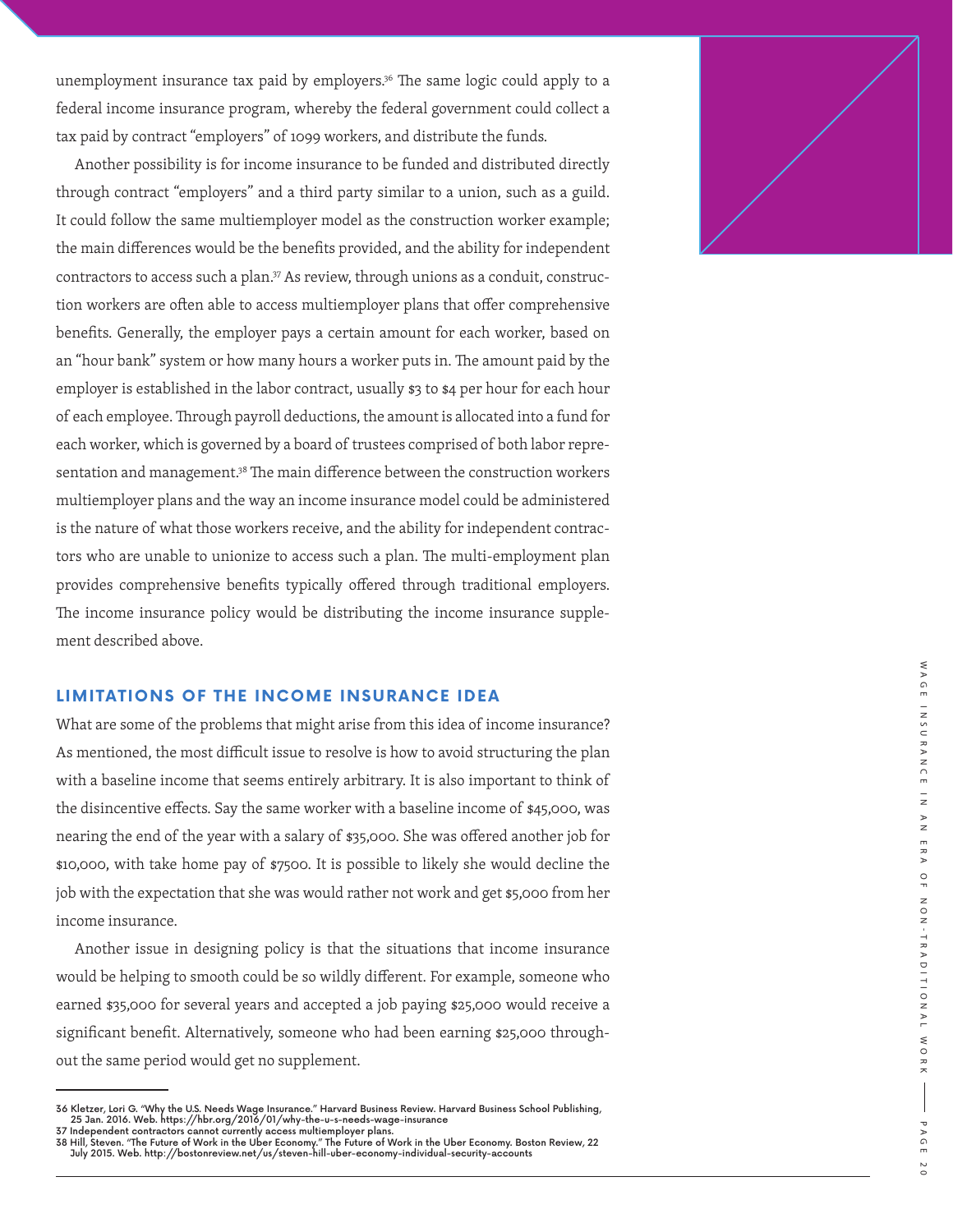There is also the issue of cost. Lori Kletzner says that a traditional wage insurance program, which would provide income supplements for dislocated workers for two years, would cost several billion dollars per year.39 But the income insurance we described would be a continuous program for a newly structured, contract-based labor market, implying that the costs would be much higher.

It also may be helpful to look at the criticisms of wage insurance as it pertains to the labor market to think through problems for the 1099 economy. During the U.S. debate on wage insurance a decade ago, several organizers on the Left opposed the idea. Labor leaders argued that it would aid companies in promoting downward mobility by subsidizing low wages. Thea Lee from the AFL-CIO argued at the time that it encourages workers to take bad jobs quickly rather than wait for something that pays better.40 More recently, Andrew Stettner at the Century Foundation argued that companies should be held accountable for paying their workers a livable wage and benefits, and wage insurance gives them an out.<sup>41</sup>

Labor activists would likely make a similar argument for an income insurance. In other words, income insurance would only make it easier for companies to eliminate traditional jobs in favor of contract jobs. Conversely, if employers were required to pay a tax or percentage based on workers' hours, employers would have "skin in the game."

As mentioned earlier, a hesitation about wage insurance is that, while it is the type of policy that is likely to attract votes because of the emphasis on returning to work over collecting unemployment benefits, there will be legislators who are likely to propose using unemployment benefit funds to pay for a broad sweeping wage insurance program. Proponents of wage insurance often assert that it is not a silver bullet and should be one component of a broader agenda to ensure middle class wage growth, but there is concern that policymakers will treat them as substitutes rather than complements.

Again, this raises a similar issue for income insurance. Will this idea be used to draw resources from our traditional unemployment insurance and, further, will it distract us from a broader conversation about the policy infrastructure we need for a 1099 economy, policies that would have much more effect than an income smoothing insurance? We need policy options that provide safety-net benefits to 1099 workers who do not receive the traditional health insurance, pension contributions or any contribution to unemployment insurance and workers compensation insurance.

wage insurance often assert that it is not a silver bullet and should be one component of a broader agenda to ensure middle class wage growth, but there is concern that policymakers will treat them as substitutes rather than complements."

"Proponents of



<sup>39</sup> Kletzer, Lori G. "Why the U.S. Needs Wage Insurance." Harvard Business Review. Harvard Business School Publishing,<br>25 Jan. 2016. Web. https://hbr.org/2016/01/why-the-u-s-needs-wage-insurance<br>40 How Effective Are Existin

tives Committee on Education and Labor Cong. (2007) (testimony of Thea Mei Lee). Print.<br>https://democrats-edworkforce.house.gov/imo/media/doc/032607TheaLeetestimony.pdf<br>Al Stettner, Andrew. "Wage Insurance for Job Loss-Not dation, 20 Jan. 2016. Web. https://tcf.org/content/commentary/wage-insurance-for-job-loss-not-a-silver-bullet/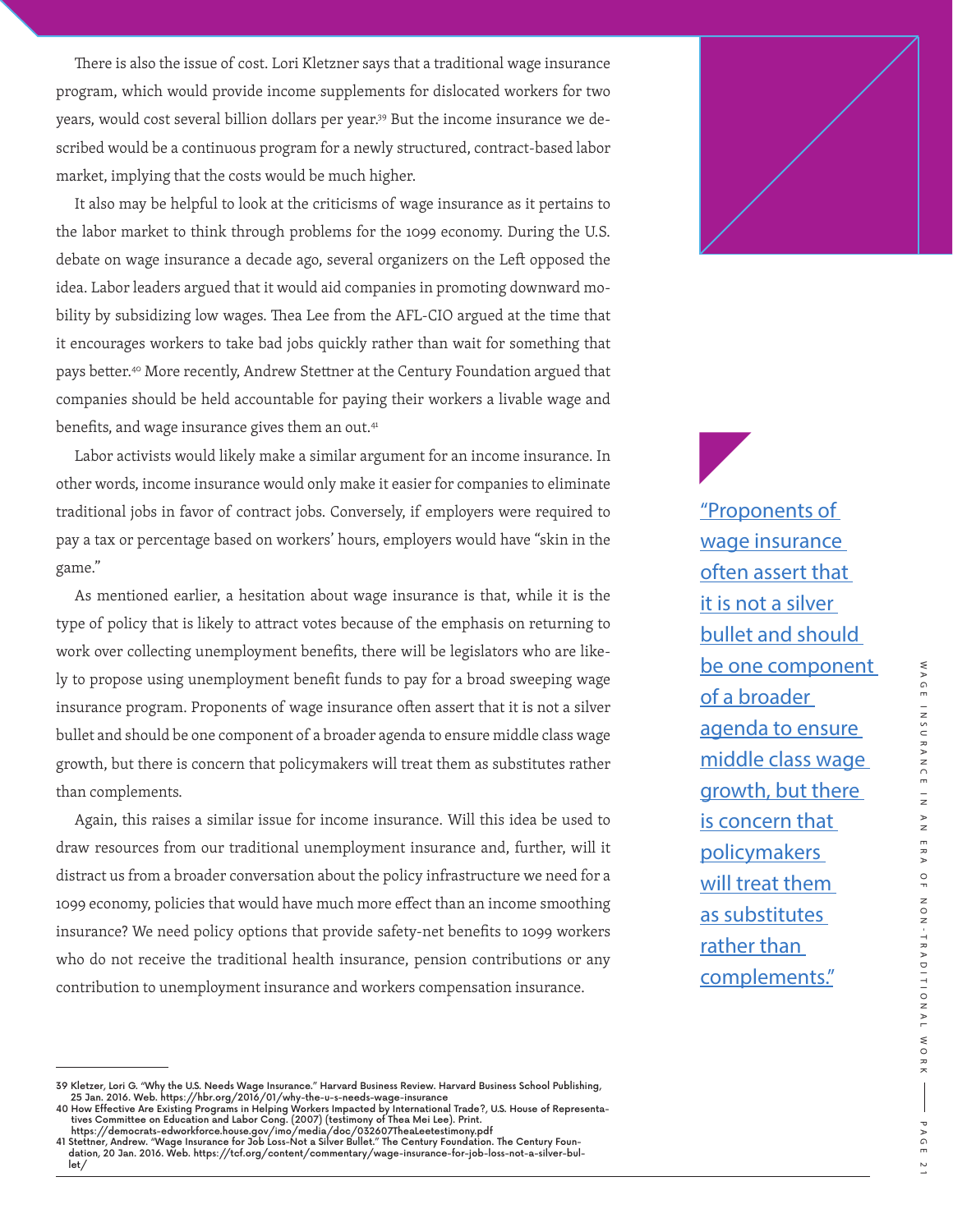### <sup>5</sup> **THE RIGHT FIT FOR WAGE INSURANCE**

**GIVEN THE ISSUES WITH LONG-TERM** income insurance as applied to 1099 work, per haps the best way to apply wage insurance to 1099 workers is to design it to soften the transition for workers who are displaced from their traditional jobs and are moving into 1099 work.

The set up could be very similar to typical wage insurance proposals:

- Benefits for two years starting from the date of unemployment and /or subse quent shift into contract work
- Maximum salary earned \$50,000
- Maximum benefits over two years –\$10,000
- ◆ Benefits 50% of difference between two incomes: the traditional job salary or wage and the total income from contract work.

This is similar to the partial unemployment benefits for people who are working parttime due to their inability to find a full-time job, the difference being it would last longer as its intention is to soften the blow for workers of moving into contract work.

The same funding logic as conceived for income insurance could be applied here. It could be implemented and the funds distributed as either apart from work places (a public option), or through them, with the help of a union-like third party.

Some of the problems we described above, particularly the political and budget issues, would certainly apply to this form of wage insurance, but the cost would be significantly less than the income insurance idea (given wage insurance is a more targeted, short-term solution), there would be some but certainly less disincentive effects to not work, and the problem of finding a baseline income would be alleviated because we would be starting at the same place as with traditional wage insurance – the traditional job that the contingent worker had lost before moving into contract work. Using this model of wage insurance to expand the wage insurance plans being circulated to include 1099 workers may also give them some additional political heft as it is being debated in Congress.

Of course, this type of wage insurance should be thought of as one component of a suite of policy options that must be considered to provide support for workers in a 1099 economy. Wage insurance is not a silver bullet. Workers also need universal por table benefits that offer the same type of security provided through traditional em -

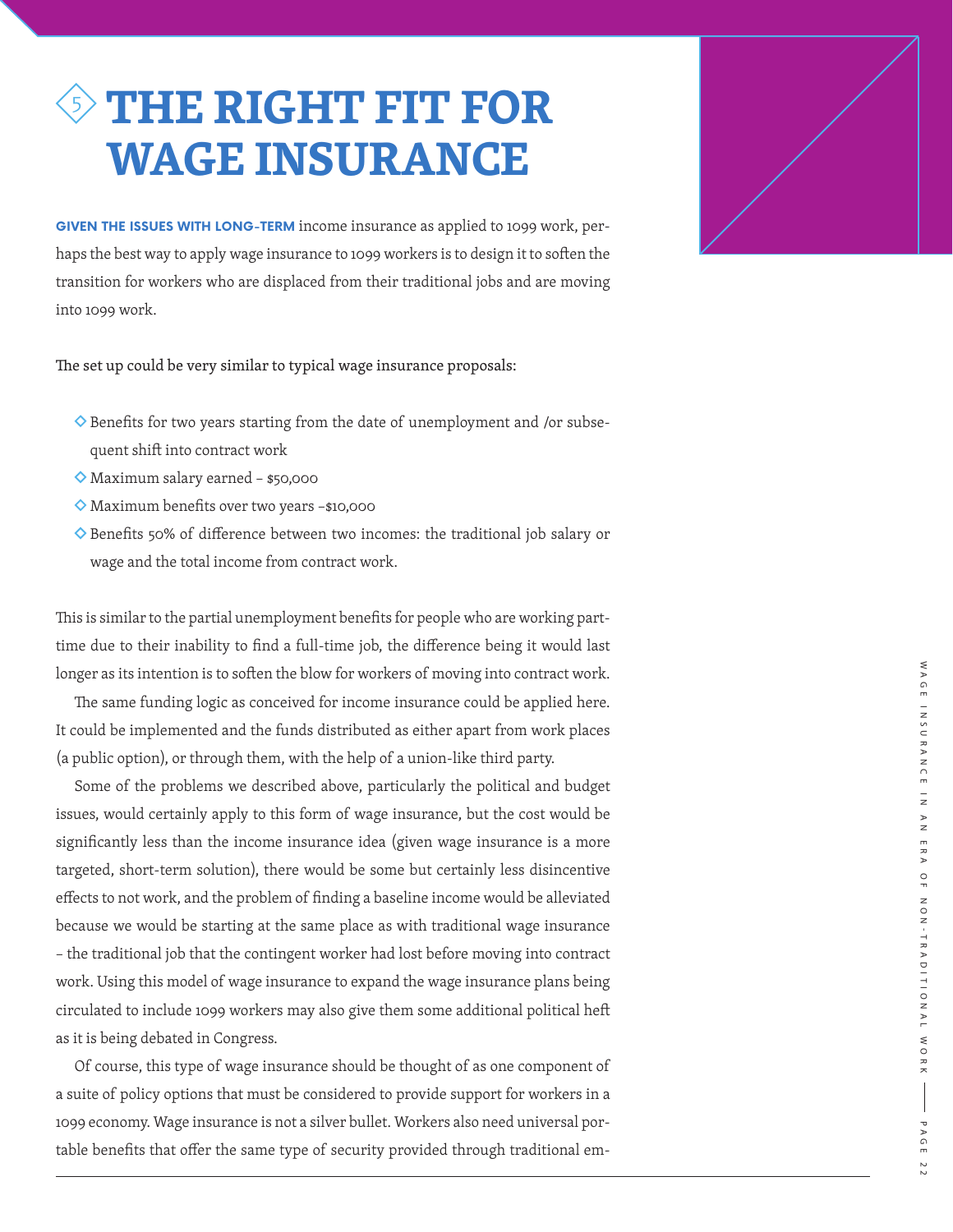ployment. The transitional wage insurance that we prescribe for the 1099 economy would not provide a consistent, long-term income smoothing device over a potential career of contract jobs, but it could be a crucial means for transitioning into the disruption of contingent work and should therefore be considered and explored in the policy debate on the 1099 economy.

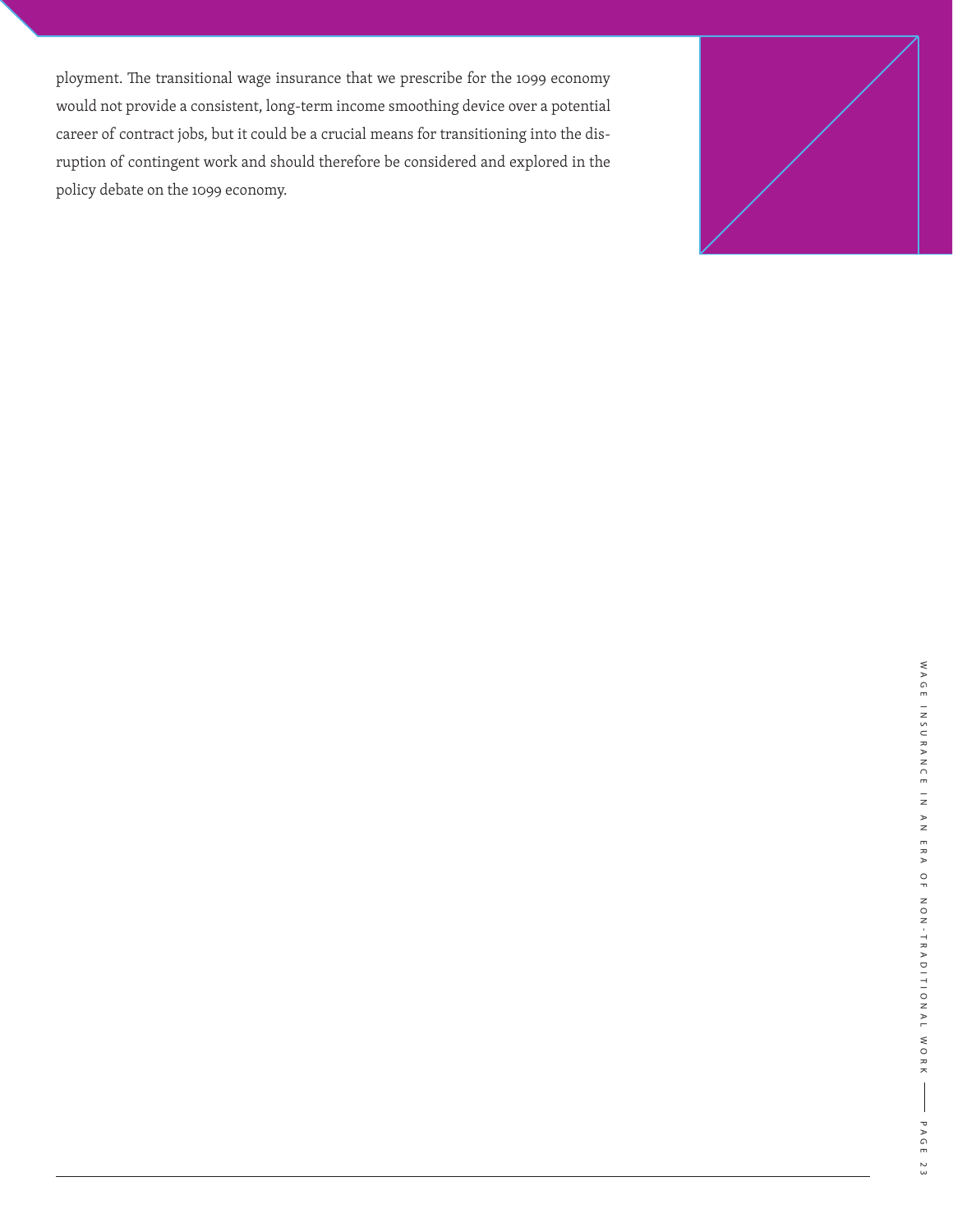### **SOURCES**

Alvaredo, Facundo, Anthony B. Atkinson, Thomas Piketty, and Emmanuel Saez. 2013. "The Top 1 Percent in International and Historical Perspective." Journal of Economic Perspectives  $27(3)$ : 3-20.

Andrews, Edmund L. "Why Wage Insurance Is Dividing Democrats." The New York Times. The New York Times Company, 17 Mar. 2007. http://www.nytimes. com/2007/03/18/business/yourmoney/18view.html?ex-=1331870400&en=3d - 577368295b456e&ei=5124&partner=permalink&exprod=permalink&\_r=1. Article

Bloom, Howard, Saul Schwartz, Susanna Lui-Gurr, Jason Peng, and Wendy Bancroft. Earnings Supplement Project: Testing a Re-employment Incentive for Displaced Work ers. Rep. Social Research and Demonstration Corporation, May 1999. http://www.srdc. org/media/195754/testing.pdf. Paper

Boguslaw, Janet, Hannah Thomas, Laura Sullivan, Tatjana Meschede, Sara Chaganti, and Thomas Shapiro. "Hard Choices: Navigating the Economic Shock of Unemploy ment." Pew Charitable Trusts. April 2013. http://www.pewtrusts.org/~/media/legacy/ uploadedfiles/pcs\_assets/2013/empreporthardchoicesnavigatingtheeconomicshocko funemploymentpdf.pdf

Brainard, Lael, Robert E. Litan, and Nicholas Warren. A Fairer Deal for America's Work ers in a New Era of Offshoring. Rep. The Brookings Institution, 14 Sept. 2005. http:// www.brookings.edu/~/media/research/files/papers/2005/5/macroeconomics%20 brainard/2005btf\_brainard.pdf. Paper

Burtless, Gary. "How Much Can Wage Insurance Help the Prospects of Children?" http://www.brookings.edu/blogs/social-mobility-memos/posts/2014/02/19-howmuch-canwage-insurance-help-children-burtless. Article

Corak, Miles. "Why Children Need Wage Insurance." http://www.brookings.edu/blogs/ social-mobility-memos/posts/2014/02/14-why-children-need-wage-insurance-corak. Article

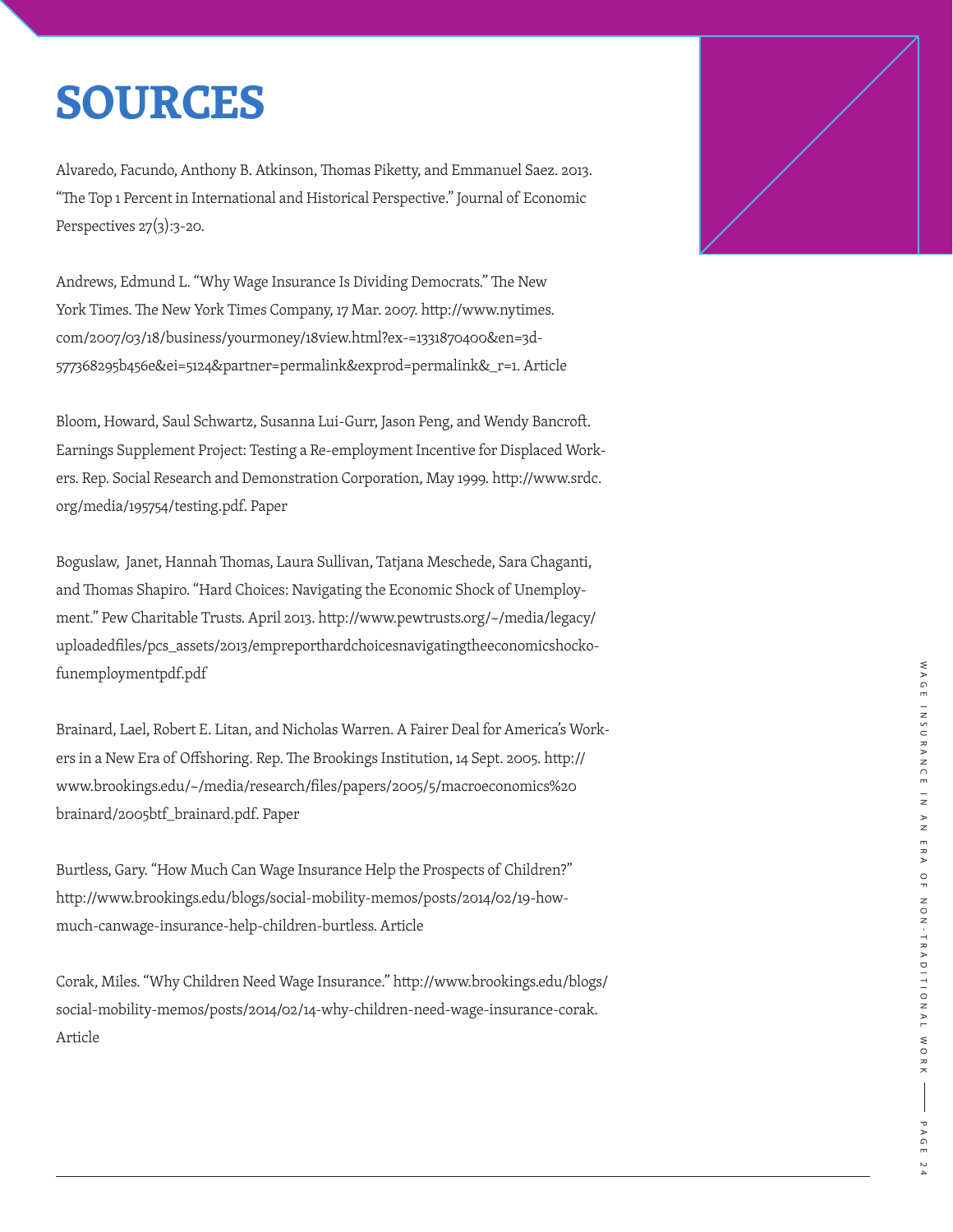De Raaf, Shawn, Anne Motte, and Carole Vincent. Understanding Employ ment Insurance Claim Patterns: The Final Report of the Earnings Supple ment Project. Rep. Social Research and Demonstration Corporation, Mar. 2004. http://www.srdc.org/media/8850/esp\_final\_report.pdf. Paper

Dynan, Karen E., Douglas W. Elmendorf, and Daniel E. Sichel. "The Evo lution of Household Income Volatility."SSRN Electronic Journal (2007): n. pag. Oct. 2007. http://www.federalreserve.gov/pubs/feds/2007/200761/ 200761pap.pdf. Article

Friedman, Gerald. "The Rise of the Gig Economy." March/April 2014. http:// dollarsandsense.org/archives/2014/0314friedman.html. Article.

Greenstone, Michael and Adam Looney. "Unemployment and Earnings Losses: The Long-Term Impacts of The Great Recession on American Work ers." The Hamilton Project. Nov. 2011. http://www.hamiltonproject.org/ papers/unemployment\_and\_earnings\_losses\_a\_look\_at\_long-term\_im pacts\_of\_the\_gr/. Paper

Hacker, Jacob S. "The Great Risk Shift: The New Economic Insecuri ty and the Decline of the American Dream." Oxford University Press, 2008. https://global.oup.com/academic/product/the-great-risk-shift-9780195335347?cc=us&lang=en&

Hacker, Jacob S. Universal Insurance: Enhancing Economic Security to Promote Opportunity. Publication no. 2006-07. The Brookings Institution, Sept. 2006. http://www.hamiltonproject.org/assets/legacy/files/down loads\_and\_links/Universal\_Insurance\_Enhancing\_Economic\_Security\_to\_ Promote\_Opportunity.pdf. Paper

Hill, Steven. "The Future of Work in the Uber Economy." The Future of Work in the Uber Economy. Boston Review, 22 July 2015. http://boston review.net/us/steven-hill-uber-economy-individual-security-accounts. Article

Kaufman, Micha. "The Gig Economy: The Force That Could Save the Amer ican Worker?" Wired. http://www.wired.com/insights/2013/09/the-gigeconomy-the-force-that-could-save-the-american-worker/. Article

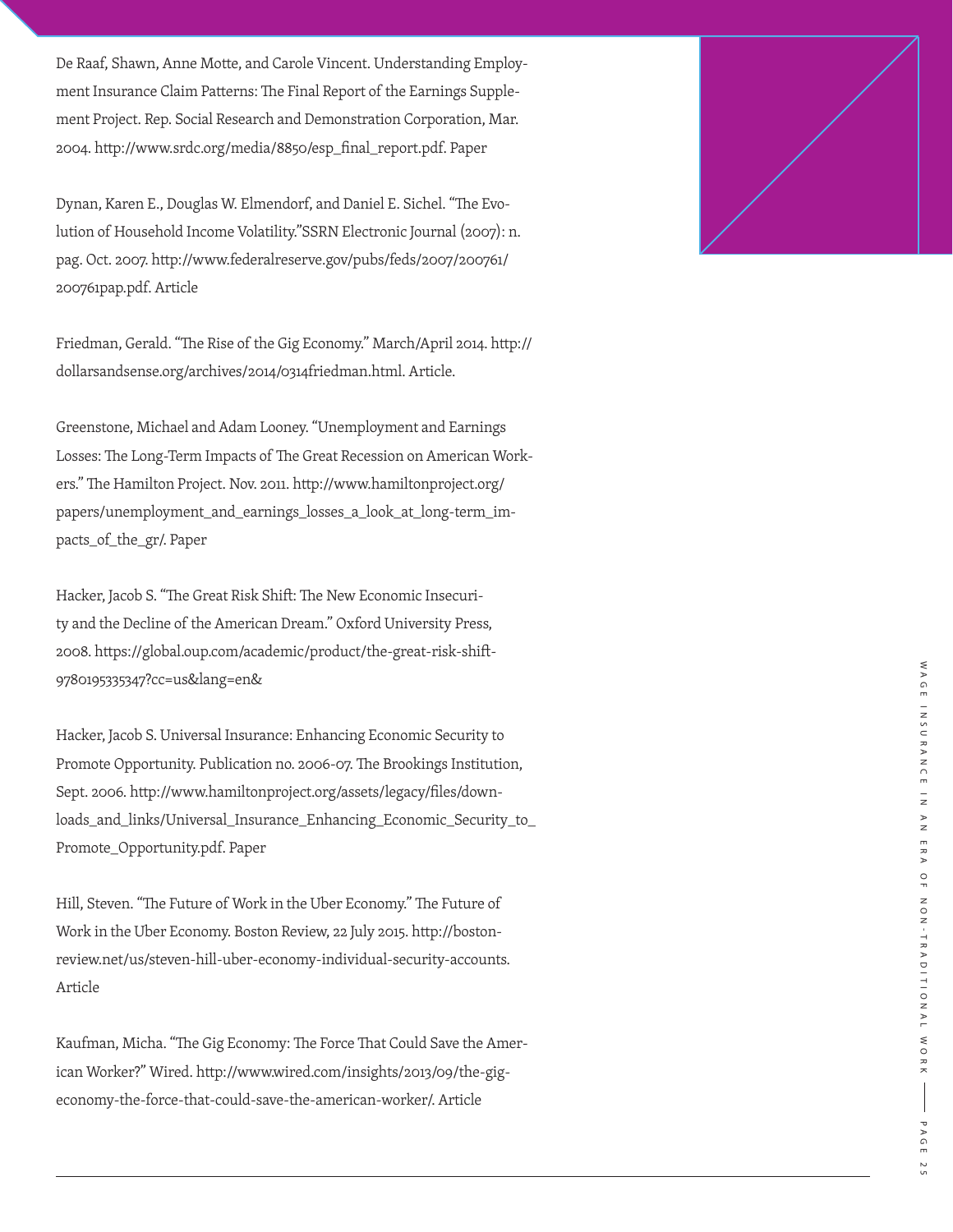Kletzer, Lori. "Trade Related Job Losses and Wage Insurance: A Synthetic Review." http://papers.ssrn.com/sol3/papers.cfm?abstract\_id=521503. Paper

Kletzer, Lori. "Why The U.S. Needs Wage Insurance." https://hbr. org/2016/01/why-theu-s-needs-wage-insurance. Article

Krueger, Alan B., and Lawrence F. Katz. The Rise and Nature of Alternative Work Arrangements in the United States, 1995-2015. Princeton University, 29 Mar. 2016. https://krueger.princeton.edu/sites/default/files/akrueger/ files/katz\_krueger\_cws\_-\_march\_29\_20165.pdf. Working Paper

LaLonde, Robert. "The Case for Wage Insurance." http://www.cfr.org/world/ case-wage-insurance/p13661. Paper

Litan, Robert E. et al "Wage insurance: A potentially bipartisan way to help the middleclass." http://www.brookings.edu/research/pa pers/2015/02/24-wage-insurance-litan.pdf. Article

Parsons, Donald O. 2014. "Job Displacement Insurance: An Overview." http://ftp.iza.org/dp8223.pdf. Paper

Schmitt, Mark, and Shayna Strom. Protecting Workers in a Patchwork Economy. Rep. The Century Foundation, 7 Apr. 2016. https://tcf.org/content/ report/protecting-workers-patchwork-economy. Paper

Shiller, Robert J. "How Wage Insurance Could Ease Economic Inequali ty."New York Times. The New York Times Company, 11 Mar. 2016. Web.

Stettner, Andrew. "Wage Insurance for Job Loss-Not a Silver Bullet." The Century Foundation. The Century Foundation, 20 Jan. 2016. https://tcf.org/ content/commentary/wage-insurance-for-job-loss-not-a-silver-bullet. Article

Sweetland Edwards, Haley. "Here's the Most Unorthodox Idea from the State of the Union." Time. Time Inc., 12 Jan. 2016. Web. http://time. com/4178408/state-union-wage-insurance/

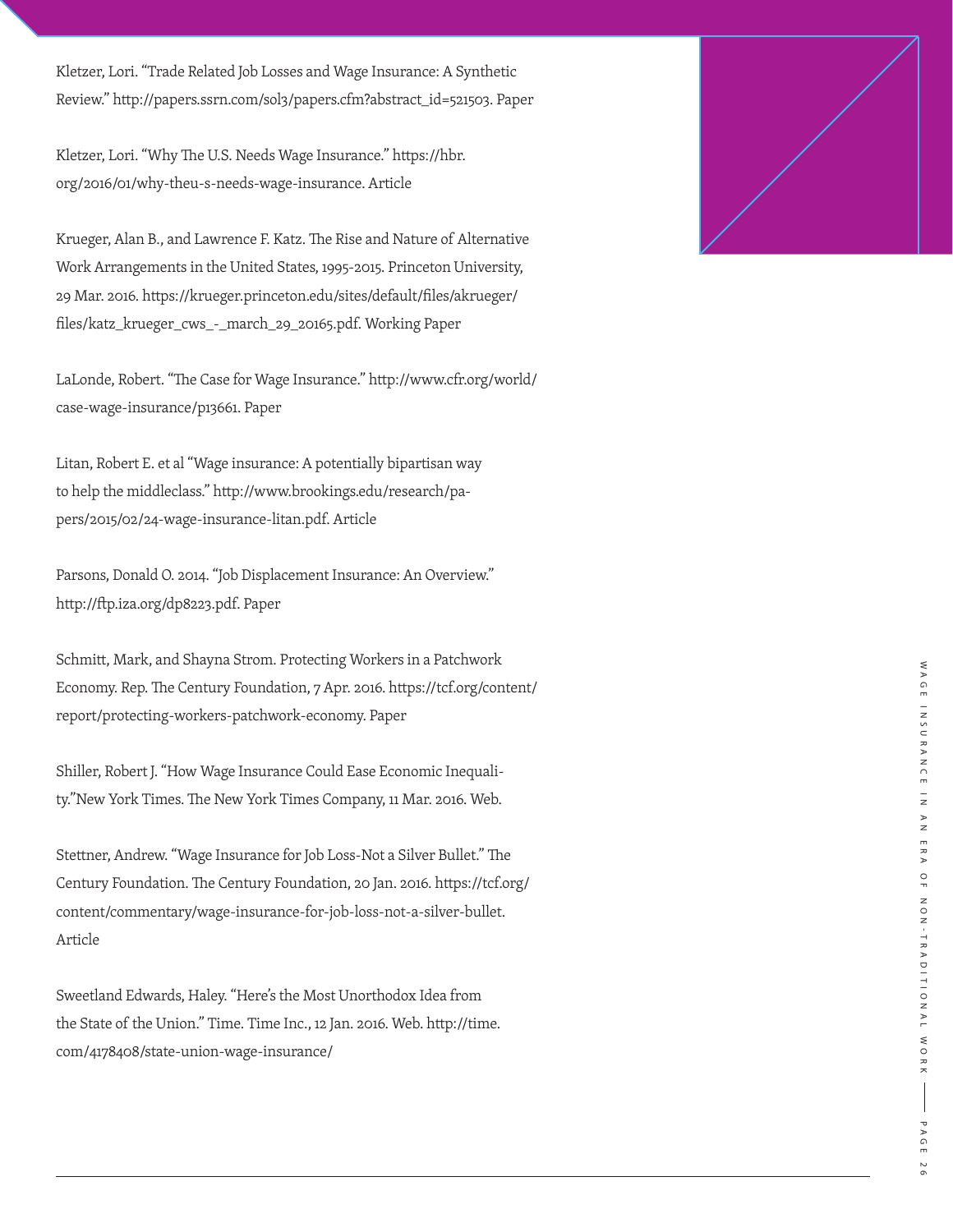Tattrie, Doug. A Financial Incentive to Encourage Employment among Repeat Users of Employment Insurance: The Earnings Supplement Project. Rep. Social Research and Demonstration Corporation, May 1999. http://www.srdc.org/media/9003/fin\_inc\_to\_ encourage\_empl.pdf. Paper

U.S. House of Representatives. How Effective Are Existing Programs in Helping Workers Impacted by International Trade?, U.S. House of Representatives Committee on Education and Labor Cong. (2007) (testimony of Thea Mei Lee). https://democrats-edworkforce.house.gov/imo/media/doc/032607TheaLeetestimony.pdf. Article

Wandner, Stephen. 2016. 'Wage Insurance as Policy Option in the United States." http:// papers.ssrn.com/sol3/papers.cfm?abstract\_id=2718237. Paper

White House. "Fact Sheet." https://www.whitehouse.gov/the-press-office/2016/01/16/ fact-sheet-improving-economic-security-strengthening-and-modernizing White House. The President's Budget. https://www.whitehouse.gov/sites/default/files/ omb/budget/fy2017/assets/budget.pdf page 47

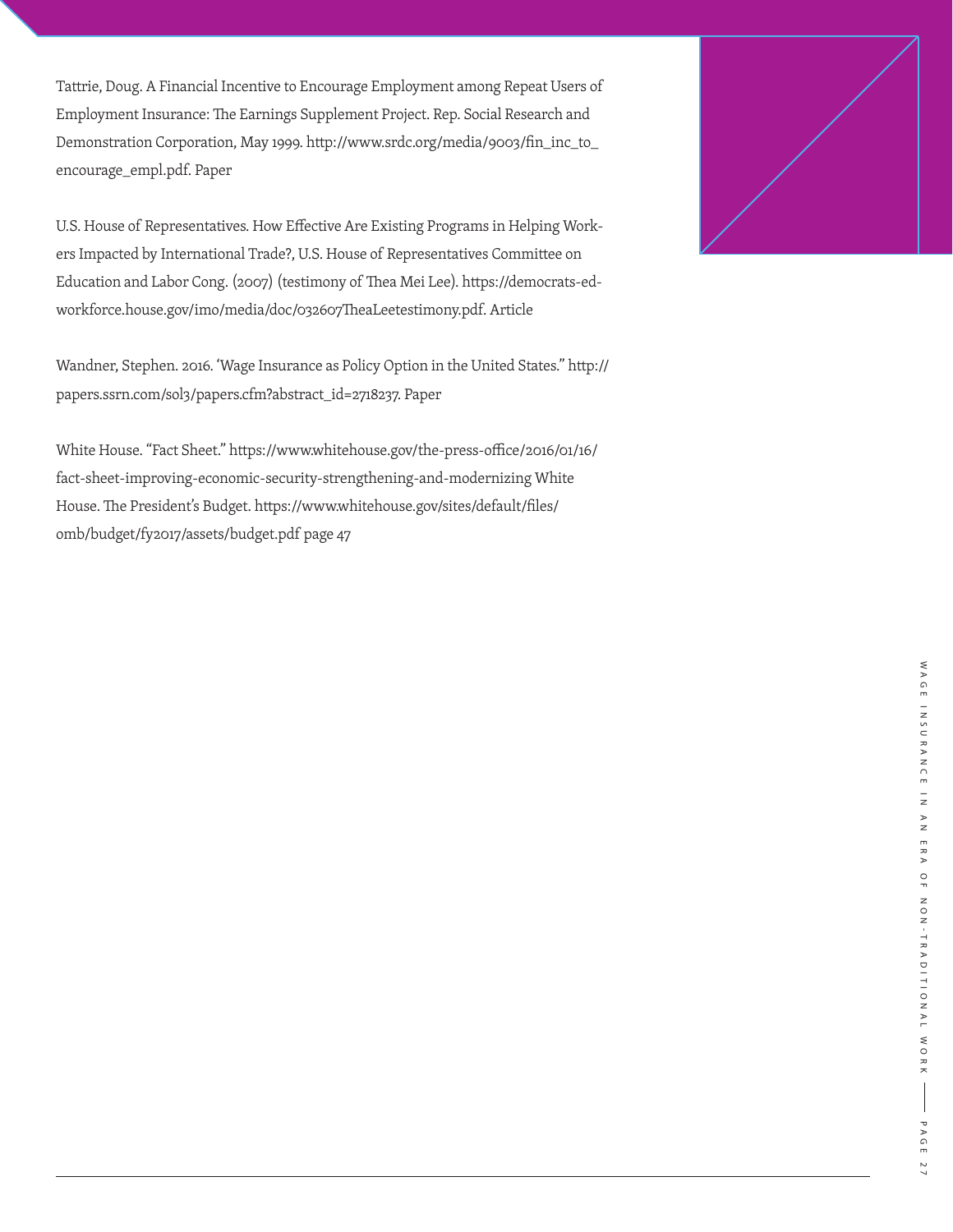### **ABOUT THE AUTHORS**

#### **SUSAN R. HOLMBERG**

Susan Holmberg is the Research Director and a Fellow at the Roosevelt Institute. She earned her Ph.D in economics from UMass, Amherst, the premier center for heterodox economics teaching and research. Holmberg researches and writes on a range of issues, including economic inequality, corporate governance, and CEO pay. She most recently co-authored two of the Roosevelt Institute's foremost reports: Rewriting the Rules of the American Economy and Rewrite the Racial Rules.

 Holmberg served as a research analyst at the Center for Rural Studies in Vermont and as a program director at the Center for Popular Economics, an organization that offers economic education for social activists. Her dissertation research developed an economic theory of cooperatives (focusing on Ethiopia's coffee cooperatives) based on the work of the Nobelist Elinor Ostrom.

#### **FELICIA WONG**

Felicia Wong is the President and CEO of the Roosevelt Institute, which seeks to re-imagine the social and economic policies of Franklin and Eleanor Roosevelt for the 21st century.

 Felicia came to the Institute from the Democracy Alliance, where she led the development and assessment of the organization's strategic investment portfolio. Previously, Felicia ran operations and product development at a venture-funded education services company. Her public service includes a White House Fellowship in the Office of the Attorney General and a political appointment in the Office of the Secretary of the Navy. She holds a Ph.D. in political science from the University of California, Berkeley. Her doctoral dissertation on the role of race and framing in K-12 public education politics received the 2000 American Political Science Association award in Race, Ethnicity, and Politics.